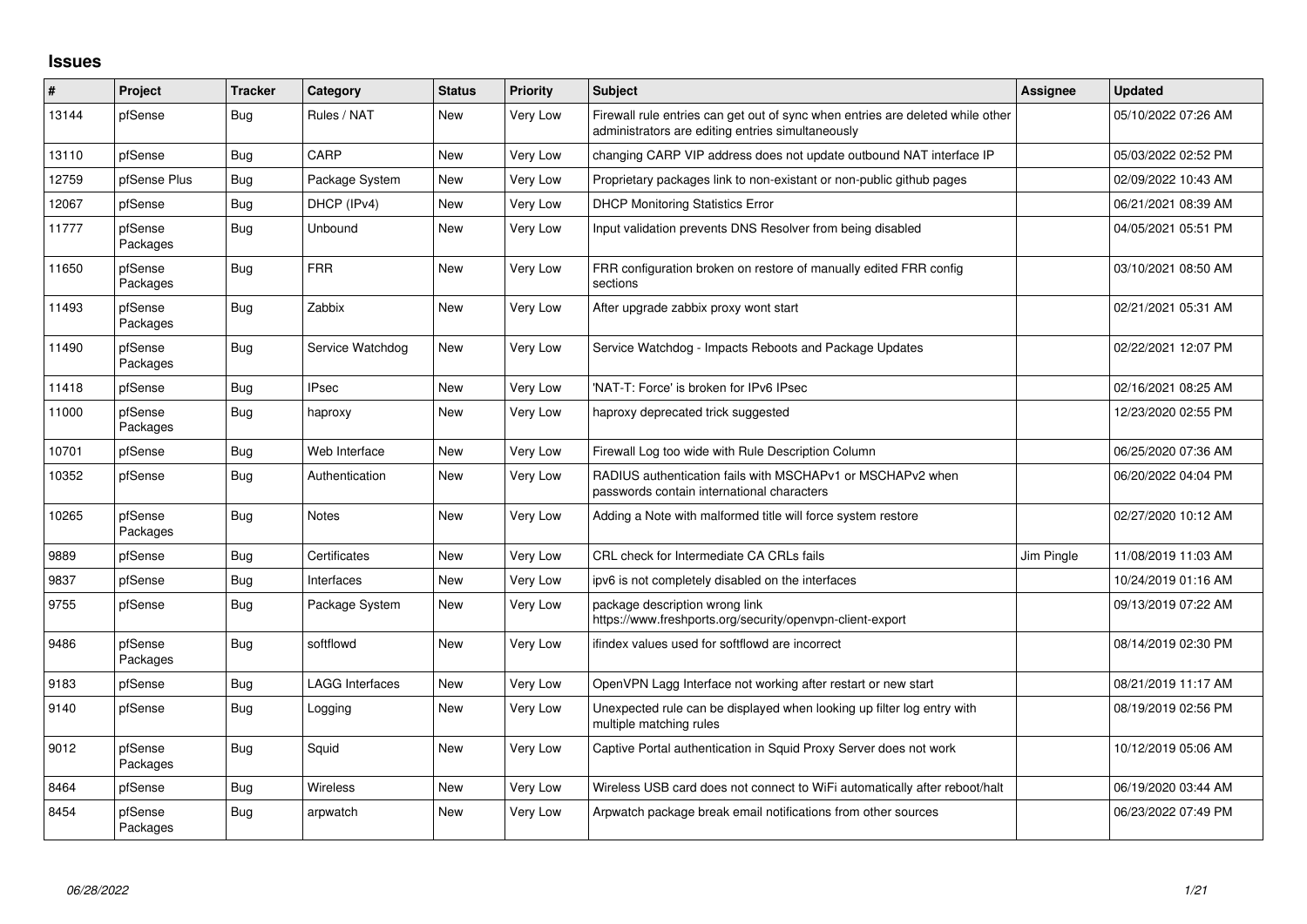| #     | Project             | <b>Tracker</b> | Category                        | <b>Status</b> | <b>Priority</b> | <b>Subject</b>                                                                                               | Assignee     | <b>Updated</b>      |
|-------|---------------------|----------------|---------------------------------|---------------|-----------------|--------------------------------------------------------------------------------------------------------------|--------------|---------------------|
| 8233  | pfSense             | Bug            | <b>NAT Reflection</b>           | New           | Very Low        | NAT reflection back to originating host broken when using FQDN-based IP<br>aliases                           |              | 08/21/2019 10:53 AM |
| 8157  | pfSense             | Bug            | Dashboard                       | <b>New</b>    | Very Low        | Traffic Graph clutter from time to time                                                                      |              | 12/03/2017 06:40 AM |
| 7857  | pfSense             | Bug            | Dashboard                       | New           | Very Low        | Interfaces Widget U/I fails to wrap IPV6 addresses when the string is too<br>wide for the widget             |              | 08/13/2019 09:15 AM |
| 7648  | pfSense             | Bug            | CARP                            | <b>New</b>    | Very Low        | SPAN ports on an interface renders CARP HA inoperative                                                       |              | 06/14/2017 09:19 PM |
| 1738  | pfSense             | <b>Bug</b>     | Backup / Restore                | <b>New</b>    | Very Low        | Restore fails when username in backup is not matching                                                        |              | 12/11/2021 07:51 PM |
| 13289 | pfSense             | <b>Bug</b>     | Backup / Restore                | <b>New</b>    | Low             | Attempting to restore a 0 byte "config.xml" prints an error that the file<br>cannot be read                  |              | 06/20/2022 10:46 AM |
| 13263 | pfSense             | Bug            | DHCP (IPv4)                     | New           | Low             | Deleting a static DHCP entry when the related IP is not in the arp table<br>spams the log                    |              | 06/10/2022 11:18 AM |
| 13247 | pfSense<br>Packages | Bug            | open-vm-tools                   | New           | Low             | Open-VM-Tools service actions do not work                                                                    |              | 06/05/2022 07:09 PM |
| 13209 | pfSense<br>Packages | Bug            | pfBlockerNG                     | New           | Low             | Parsing Filter log by pfBlockerNG creates IP Block log with<br>Source/Destination mixed up or wrong Direcion | Viktor Gurov | 05/25/2022 03:50 AM |
| 13000 | pfSense             | <b>Bug</b>     | <b>IPsec</b>                    | <b>New</b>    | Low             | IPsec AES-GCM encryption algorithm "Key Length" field should be labeled<br>"ICV Length"                      |              | 03/30/2022 07:40 AM |
| 12894 | pfSense Plus        | <b>Bug</b>     | Certificates                    | <b>New</b>    | Low             | duplicating freshly created certificates through refreshing                                                  |              | 03/03/2022 02:35 PM |
| 12850 | pfSense             | Bug            | Routing                         | <b>New</b>    | Low             | Console error during boot: "route: route has not been found"                                                 |              | 02/22/2022 08:27 AM |
| 12539 | pfSense             | <b>Bug</b>     | Interfaces                      | <b>New</b>    | Low             | Changing VLAN ID for LAN interface in assignments silently fails.                                            |              | 11/23/2021 04:12 AM |
| 12393 | pfSense             | Bug            | <b>Traffic Shaper</b><br>(ALTQ) | <b>New</b>    | Low             | Priority of gOthersLow higher than default queues                                                            |              | 09/21/2021 02:48 PM |
| 12178 | pfSense<br>Packages | <b>Bug</b>     | WireGuard                       | New           | Low             | WireGuard always shows 'Configuring WireGuard tunnelsdone.' message<br>on boot                               |              | 07/30/2021 06:58 AM |
| 12070 | pfSense             | <b>Bug</b>     | DHCP (IPv4)                     | New           | Low             | VLAN0 for WAN DHCP                                                                                           |              | 12/23/2021 04:31 PM |
| 12013 | pfSense             | <b>Bug</b>     | Logging                         | New           | Low             | Reading log data is inefficient in certain cases                                                             |              | 06/08/2021 07:35 AM |
| 11566 | pfSense             | <b>Bug</b>     | Web Interface                   | New           | Low             | Firewall Maximum Table Entries "default size" is whatever is entered                                         |              | 02/27/2021 10:01 AM |
| 11509 | pfSense<br>Packages | <b>Bug</b>     | <b>LCDProc</b>                  | New           | Low             | LCD package - not starting at boot - stop and start in Status Window not<br>possible                         |              | 02/23/2021 10:55 AM |
| 11352 | pfSense             | <b>Bug</b>     | FreeBSD                         | <b>New</b>    | Low             | CTF types > 2^15 in the pfSense kernel config results in DTrace failing                                      | Scott Long   | 03/17/2021 02:52 AM |
| 11093 | pfSense             | Bug            | Wireless                        | New           | Low             | ral(4) driver non-functional in arm64                                                                        |              | 11/21/2020 10:45 AM |
| 11074 | pfSense<br>Packages | Bug            | <b>BIND</b>                     | New           | Low             | bind Zone Settings Zones, Save button opens "Confirmation required to<br>save changes"                       |              | 11/16/2020 11:08 AM |
| 10994 | pfSense<br>Packages | Bug            | squidguard                      | <b>New</b>    | Low             | SquidGuard Blacklists Restore Default button does not work                                                   |              | 10/20/2020 12:26 PM |
| 10989 | pfSense<br>Packages | Bug            | Snort                           | <b>New</b>    | Low             | Snort alert page has hidden characters in IPv6 address                                                       |              | 10/17/2020 04:06 PM |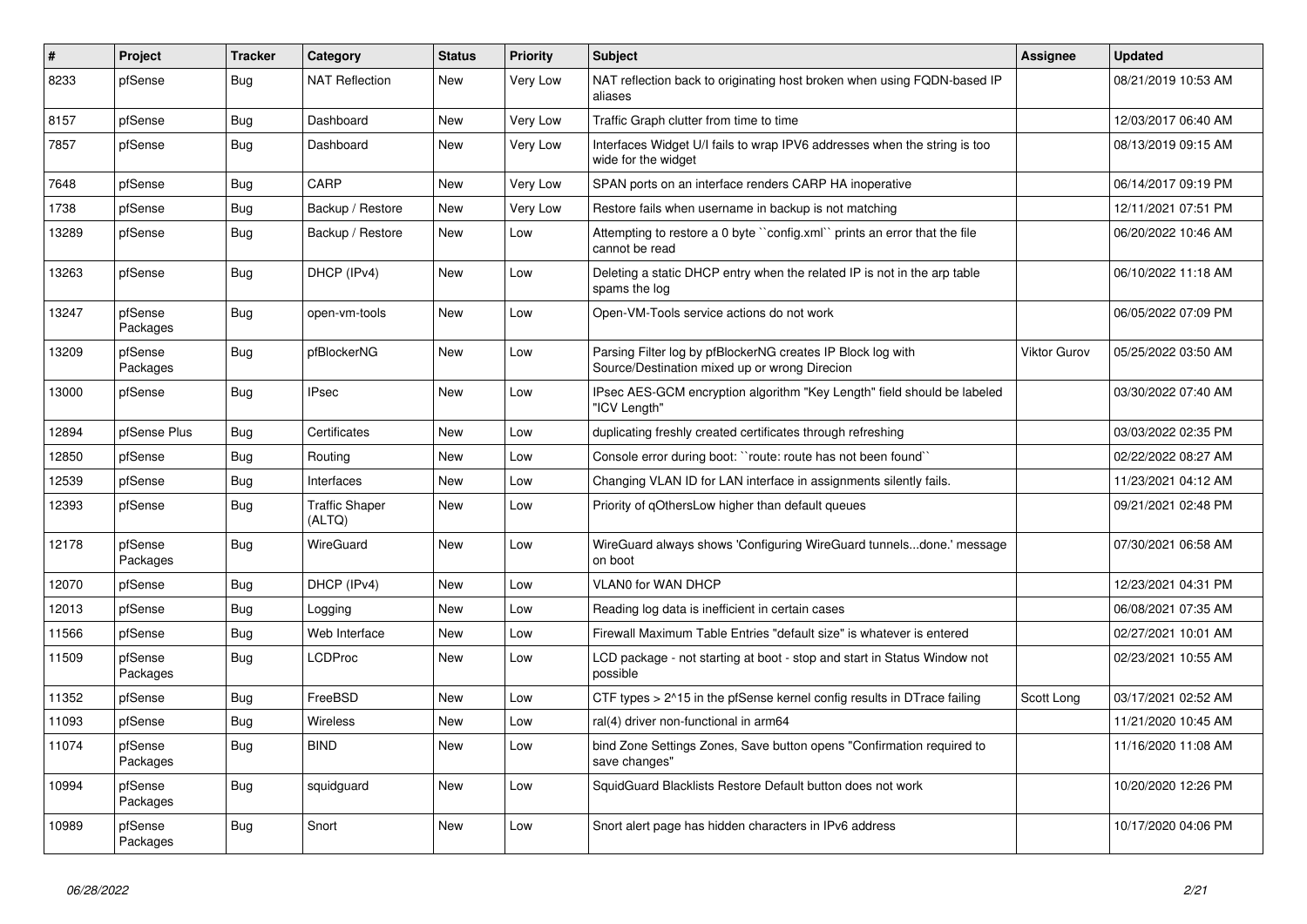| #     | Project             | <b>Tracker</b> | Category                                        | <b>Status</b> | <b>Priority</b> | <b>Subject</b>                                                                                                               | Assignee             | <b>Updated</b>      |
|-------|---------------------|----------------|-------------------------------------------------|---------------|-----------------|------------------------------------------------------------------------------------------------------------------------------|----------------------|---------------------|
| 10952 | pfSense             | Bug            | Rules / NAT                                     | New           | Low             | Inconsistency in Subnet Defaults Between Firewall Rules and Interface<br><b>Address Assignments</b>                          |                      | 10/09/2020 12:50 PM |
| 10892 | pfSense             | Bug            | Rules / NAT                                     | New           | Low             | Large number of VLAN/LANs make floating rules are to read                                                                    | <b>Jared Dillard</b> | 02/01/2021 03:29 PM |
| 10690 | pfSense             | <b>Bug</b>     | Installer                                       | <b>New</b>    | Low             | Not possible to make UFS install on ZFS formatted drive                                                                      |                      | 04/21/2022 12:39 PM |
| 9887  | pfSense             | Bug            | Rules / NAT                                     | New           | Low             | Rule separator positions change when deleting multiple rules                                                                 |                      | 05/10/2022 03:11 PM |
| 9353  | pfSense             | Bug            | Dashboard                                       | New           | Low             | PHPSession errors from limited access to dashboard and widgets                                                               |                      | 10/06/2020 09:31 AM |
| 9247  | pfSense<br>Packages | Bug            | haproxy                                         | New           | Low             | HAProxy multiple server selection on stats pages doesn't work                                                                |                      | 01/02/2019 04:44 PM |
| 9149  | pfSense             | Bug            | Package System                                  | New           | Low             | Continued issues with /tmp and /var in RAM on 2.4                                                                            |                      | 11/24/2018 11:56 AM |
| 8846  | pfSense             | <b>Bug</b>     | Gateways                                        | <b>New</b>    | Low             | Misleading gateway error message adding/editing static routes using a<br>disabled interface                                  |                      | 08/21/2019 11:29 AM |
| 8820  | pfSense             | <b>Bug</b>     | Rules / NAT                                     | <b>New</b>    | Low             | System/Advanced/Misc - "Do not kill connections when schedule expires"<br>UN-checked still leaves existing connections open. |                      | 07/28/2020 10:59 AM |
| 8500  | pfSense             | Bug            | <b>Dynamic DNS</b>                              | <b>New</b>    | Low             | Incorrect categorization of status/info messages from phpDynDNS                                                              |                      | 08/16/2019 12:50 PM |
| 8192  | pfSense             | <b>Bug</b>     | <b>Gateway Monitoring</b>                       | New           | Low             | dpinger - Change in ISP link-local IPv6 address drops connectivity                                                           | Luiz Souza           | 11/05/2020 07:31 AM |
| 7848  | pfSense             | Bug            | Diagnostics                                     | <b>New</b>    | Low             | NDP Table Sort by Expiration Error                                                                                           |                      | 08/26/2019 02:56 PM |
| 7788  | pfSense             | Bug            | Dashboard                                       | New           | Low             | Irregular updating of widgets like cpu/uptime on system widget.                                                              |                      | 08/21/2019 09:03 AM |
| 7387  | pfSense             | Bug            | Dashboard                                       | <b>New</b>    | Low             | New Traffic Graph in dashboard resets inverted view to normal view                                                           | <b>Jared Dillard</b> | 12/11/2021 08:14 PM |
| 7329  | pfSense             | Bug            | <b>DNS Forwarder</b>                            | New           | Low             | DHCP Not Updating DNS                                                                                                        |                      | 01/21/2022 09:16 PM |
| 7314  | pfSense             | <b>Bug</b>     | <b>RRD Graphs</b>                               | <b>New</b>    | Low             | Discrepancy in ntp monitoring view                                                                                           |                      | 02/24/2017 08:37 PM |
| 7289  | pfSense             | Bug            | Certificates                                    | New           | Low             | Generating 4096bit Certificate                                                                                               |                      | 08/14/2019 09:56 AM |
| 6873  | pfSense             | Bug            | DHCP (IPv6)                                     | New           | Low             | radvd - Too many addresses in RDNSS section when previously using<br>DHCPv6                                                  | Dominic<br>McKeown   | 06/06/2018 10:45 AM |
| 6696  | pfSense             | Bug            | <b>Traffic Shaper</b><br>(ALTQ)                 | <b>New</b>    | Low             | Add configure link to Status > Queues error message if traffic shaping not<br>configured                                     | Jared Dillard        | 08/21/2019 08:55 AM |
| 6386  | pfSense             | Bug            | <b>IPv6 Router</b><br>Advertisements<br>(RADVD) | <b>New</b>    | Low             | Switching Router Advertisements to disabled should broadcast IP Removal<br>messages                                          |                      | 05/22/2016 10:44 PM |
| 6361  | pfSense             | Bug            | Web Interface                                   | New           | Low             | Responsive Mobile Menu issue                                                                                                 |                      | 05/16/2016 12:09 PM |
| 6026  | pfSense             | Bug            | Rules / NAT                                     | New           | Low             | webinterface, firewall rules, wrapping of columns or visible<br>(horizontal) scrollbar needed when contents doesnt fit       | Jared Dillard        | 08/20/2019 03:40 PM |
| 6023  | pfSense<br>Packages | Bug            | Suricata                                        | New           | Low             | Traffic Shaper (pfsense 2.3) Suricata V3.0 Inline Mode Operation                                                             | Luiz Souza           | 04/15/2016 05:59 AM |
| 4451  | pfSense             | <b>Bug</b>     | DHCP (IPv4)                                     | New           | Low             | Status DHCP Leases shows double entries for static entries without IP<br>address                                             | <b>Phillip Davis</b> | 05/21/2022 04:55 PM |
| 3411  | pfSense             | Bug            | Dashboard                                       | New           | Low             | Interfaces and statistics dashboard widgets very slow with large numbers of<br>interfaces                                    |                      | 01/24/2014 02:09 AM |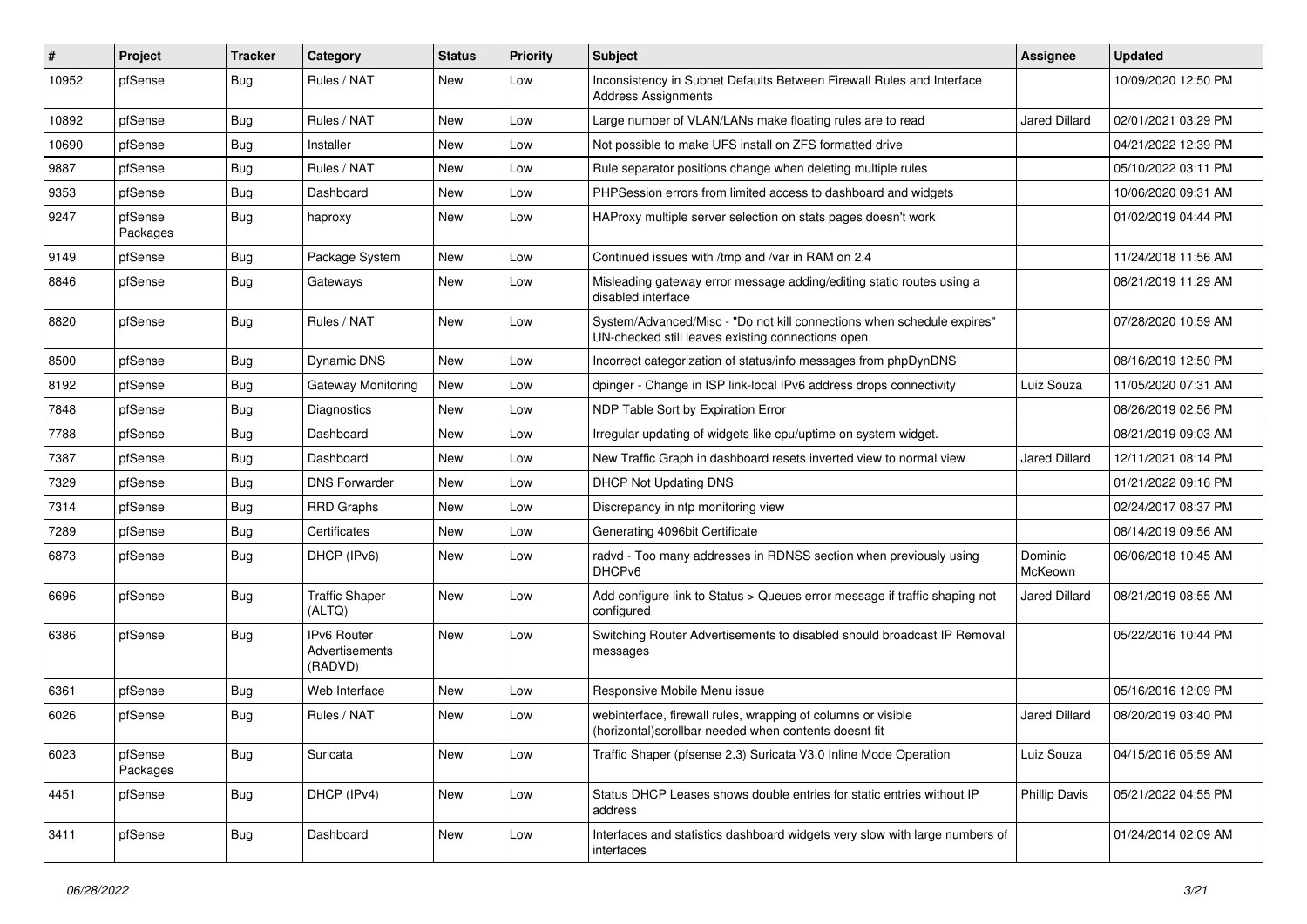| #     | <b>Project</b>      | <b>Tracker</b> | Category                 | <b>Status</b> | <b>Priority</b> | <b>Subject</b>                                                                                    | Assignee            | <b>Updated</b>      |
|-------|---------------------|----------------|--------------------------|---------------|-----------------|---------------------------------------------------------------------------------------------------|---------------------|---------------------|
| 13310 | pfSense Plus        | <b>Bug</b>     | Unknown                  | New           | Normal          | Destination IPv6 prefix list is not built properly                                                |                     | 06/27/2022 04:08 PM |
| 13309 | pfSense<br>Packages | <b>Bug</b>     | Cron                     | New           | Normal          | Cron validation prevents special strings such as @reboot                                          | Jim Thompson        | 06/27/2022 03:52 PM |
| 13288 | pfSense             | Bug            | Configuration<br>Backend | New           | Normal          | Encode FreeRADIUS Custom Options                                                                  |                     | 06/20/2022 10:36 AM |
| 13282 | pfSense Plus        | <b>Bug</b>     | Aliases / Tables         | New           | Normal          | FQDN Aliases Break if an Invalid Domain is Present in the Chain                                   | Reid<br>Linnemann   | 06/18/2022 03:12 PM |
| 13280 | pfSense             | <b>Bug</b>     | Unknown                  | <b>New</b>    | Normal          | Entries duplicated in /boot/loader.conf                                                           |                     | 06/19/2022 11:11 AM |
| 13279 | pfSense             | Bug            | Interfaces               | New           | Normal          | DHCP config override affects Gateway installation.                                                |                     | 06/17/2022 07:25 AM |
| 13277 | pfSense             | <b>Bug</b>     | <b>IGMP Proxy</b>        | New           | Normal          | IGMP Proxy webConfigurator Page Always Produces Error                                             |                     | 06/16/2022 07:50 PM |
| 13276 | pfSense             | <b>Bug</b>     | <b>IGMP Proxy</b>        | New           | Normal          | IGMP Proxy Error Message for Logging Links to System Log Instead of<br>Routing Log                |                     | 06/16/2022 07:48 PM |
| 13273 | pfSense             | Bug            | DHCP (IPv4)              | New           | Normal          | dhclient can use conflicting recorded leases                                                      |                     | 06/14/2022 11:07 AM |
| 13267 | pfSense             | Bug            | OpenVPN                  | New           | Normal          | dpinger continues to run on OpenVPN gateway after OpenVPN service is<br>stopped.                  |                     | 06/12/2022 02:49 PM |
| 13254 | pfSense             | <b>Bug</b>     | <b>DNS Resolver</b>      | <b>New</b>    | Normal          | DNS resolver does not update "unbound.conf" file during link down events                          |                     | 06/08/2022 07:55 AM |
| 13253 | pfSense             | Bug            | DHCP (IPv6)              | New           | Normal          | 'dhcp6c'' is not restarted when applying settings when multiple WANs are<br>configured for DHCP6  |                     | 06/06/2022 02:58 PM |
| 13252 | pfSense             | <b>Bug</b>     | Upgrade                  | New           | Normal          | reduce frequency of php-fpm socket connection attempts from<br>check_reload_status                |                     | 06/12/2022 11:11 AM |
| 13249 | pfSense             | <b>Bug</b>     | Console Menu             | New           | Normal          | Running playback comands multiple times results in PHP error                                      |                     | 06/06/2022 07:02 AM |
| 13240 | pfSense             | <b>Bug</b>     | Rules / NAT              | New           | Normal          | Dynamic NPt entry UI has a couple quirks                                                          |                     | 06/02/2022 09:32 PM |
| 13237 | pfSense             | <b>Bug</b>     | DHCP (IPv6)              | New           | Normal          | dhcp6c script cannot be executed safely                                                           |                     | 06/01/2022 11:20 AM |
| 13228 | pfSense             | Bug            | Interfaces               | New           | Normal          | Recovering interface gateway may not be added back into gateway groups<br>and rules when expected | Jim Pingle          | 05/28/2022 01:14 PM |
| 13225 | pfSense             | <b>Bug</b>     | Interfaces               | <b>New</b>    | Normal          | Bridges with QinQ interfaces not properly set up at boot                                          | <b>Viktor Gurov</b> | 05/27/2022 08:19 AM |
| 13224 | pfSense             | <b>Bug</b>     | <b>Notifications</b>     | New           | Normal          | Email notification flood when UPS (NUT) and WAN send notifications                                |                     | 05/27/2022 01:58 AM |
| 13222 | pfSense             | <b>Bug</b>     | UPnP/NAT-PMP             | New           | Normal          | CARP IP does not listen for NAT-PMP packets                                                       |                     | 05/26/2022 02:28 PM |
| 13217 | pfSense             | Bug            | DHCP (IPv4)              | New           | Normal          | dhclient using default pid file location which does not exist                                     | Viktor Gurov        | 05/26/2022 08:09 AM |
| 13206 | pfSense Plus        | <b>Bug</b>     | Hardware / Drivers       | New           | Normal          | SG-3100 LED GPIO hangs                                                                            |                     | 06/11/2022 07:01 PM |
| 13202 | pfSense<br>Packages | <b>Bug</b>     | pfBlockerNG              | New           | Normal          | Missing Protocols on IP Feed Groups Advanced Inbound/Outbound Firewall<br>Rule settings           |                     | 05/23/2022 08:58 AM |
| 13194 | pfSense<br>Packages | Bug            | pfBlockerNG              | New           | Normal          | Remove dead Malc0de feed                                                                          |                     | 05/23/2022 05:16 AM |
| 13167 | pfSense             | Bug            | Dynamic DNS              | New           | Normal          | phpDynDNS: DigitalOcean ddns update fails (bad request, invalid character<br>'-' in request id)   |                     | 06/16/2022 09:30 PM |
| 13158 | pfSense             | Bug            | Web Interface            | New           | Normal          | Input validation error when applying limiter changes                                              |                     | 05/14/2022 05:32 PM |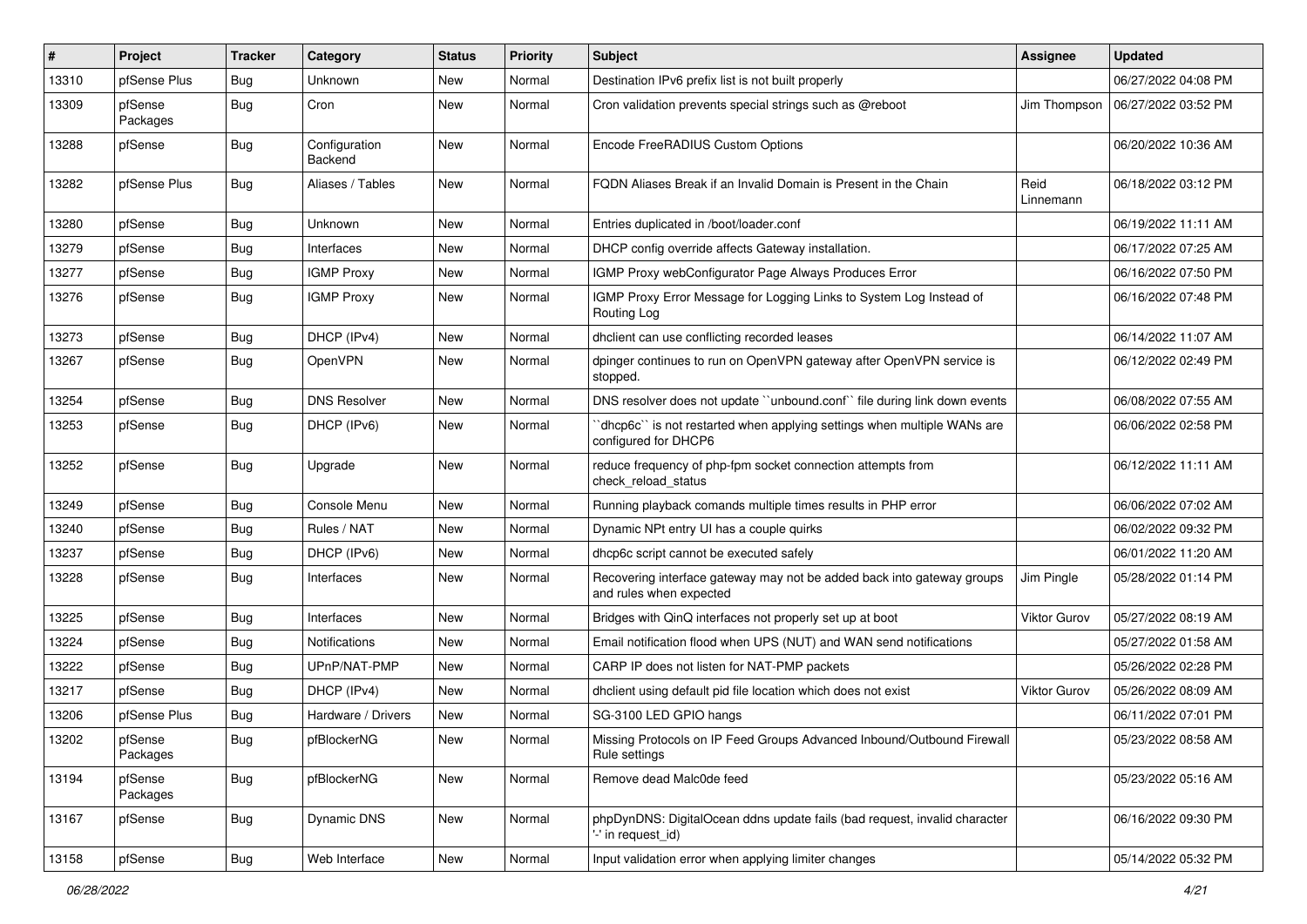| #     | Project             | <b>Tracker</b> | Category                        | <b>Status</b> | <b>Priority</b> | Subject                                                                                                            | <b>Assignee</b> | <b>Updated</b>                      |
|-------|---------------------|----------------|---------------------------------|---------------|-----------------|--------------------------------------------------------------------------------------------------------------------|-----------------|-------------------------------------|
| 13141 | pfSense<br>Packages | Bug            | squidguard                      | New           | Normal          | wrong page squidguard block                                                                                        |                 | 05/09/2022 05:33 PM                 |
| 13128 | pfSense<br>Packages | Bug            | Zabbix                          | <b>New</b>    | Normal          | Zabbix Agent 6: HA Server Setup                                                                                    |                 | 05/05/2022 01:55 AM                 |
| 13102 | pfSense             | Bug            | <b>IPsec</b>                    | New           | Normal          | Deleting an IPSec tunnel doesn't destroy the SA (SADs/SPDs), causes<br>crash in status ipsec.php                   | Viktor Gurov    | 05/20/2022 01:07 PM                 |
| 13090 | pfSense             | Bug            | OpenVPN                         | New           | Normal          | OpenVPN: do not use legacy deprecated netbios settings                                                             | Jim Pingle      | 04/22/2022 11:19 AM                 |
| 13089 | pfSense             | Bug            | OpenVPN                         | New           | Normal          | OpenVPN: fix some netbios options were preserved even if teh Netbios<br>option was unchecked                       | Jim Pingle      | 04/22/2022 11:06 AM                 |
| 13088 | pfSense             | Bug            | OpenVPN                         | <b>New</b>    | Normal          | OpenVPN Client Overrides: properly hide/show form fields                                                           | Jim Pingle      | 06/08/2022 09:15 AM                 |
| 13087 | pfSense             | Bug            | OpenVPN                         | New           | Normal          | OpenVPN Server: hide WINS servers list when netbios option is unchecked<br>while WINS servers is checked           |                 | 04/22/2022 10:29 AM                 |
| 13076 | pfSense             | <b>Bug</b>     | <b>Gateway Monitoring</b>       | New           | Normal          | Marking a gateway as down does not affect IPsec entries using gateway<br>groups                                    |                 | 06/03/2022 10:32 AM                 |
| 13074 | pfSense Plus        | Bug            | Cryptographic<br><b>Modules</b> | New           | Normal          | AES-GCM with SafeXcel on Netgate 2100 causes MBUF overload                                                         |                 | 06/12/2022 11:14 AM                 |
| 13073 | pfSense<br>Packages | Bug            | Squid                           | New           | Normal          | ClamAV - clamd dies with high CPU load and thus the C-ICAP of<br>squid-reverse proxy causes http:500 errors        |                 | 04/19/2022 05:38 AM                 |
| 13068 | pfSense             | Bug            | Aliases / Tables                | New           | Normal          | Error loading rules when URL Table IPs content is empty                                                            |                 | 04/17/2022 09:07 PM                 |
| 13067 | pfSense             | Bug            | FilterDNS                       | New           | Normal          | filterdns resolve interval is twice the intended value                                                             |                 | 04/17/2022 07:45 PM                 |
| 13053 | pfSense<br>Packages | Bug            | <b>ACME</b>                     | New           | Normal          | LoopiaAPI error handling                                                                                           |                 | 05/05/2022 10:58 AM                 |
| 13051 | pfSense             | Bug            | <b>Traffic Shaper</b><br>(ALTQ) | New           | Normal          | Firewall traffic shaper by interface selection unknow                                                              |                 | 04/12/2022 07:03 AM                 |
| 13046 | pfSense             | Bug            | Rules / NAT                     | <b>New</b>    | Normal          | Floating rule applied to IPv6 interface with a SLAAC DHCPv6 gateway<br>reports error on boot                       |                 | 04/11/2022 09:50 AM                 |
| 13045 | pfSense<br>Packages | Bug            | WireGuard                       | <b>New</b>    | Normal          | Firewall floating rules ignore WireGuard traffic                                                                   |                 | 04/11/2022 09:40 AM                 |
| 13043 | pfSense<br>Packages | Bug            | WireGuard                       | New           | Normal          | OSPF over Wireguard interface doesn't populate neighbors after reboot                                              |                 | 04/11/2022 09:22 AM                 |
| 13018 | pfSense<br>Packages | Bug            | pfBlockerNG                     | New           | Normal          | TLD and DNSBL Safesearch DOH conflict disables TLD block when<br>conflicting DOH FQDN is deselected or whitelisted |                 | 04/01/2022 05:59 PM                 |
| 13014 | pfSense             | Bug            | <b>IPsec</b>                    | New           | Normal          | Charon.vici can get in a bad state                                                                                 |                 | Mateusz Guzik   05/24/2022 05:05 PM |
| 13003 | pfSense             | <b>Bug</b>     | Hardware / Drivers              | New           | Normal          | Malicious Driver Detection event on ixl driver                                                                     |                 | 06/25/2022 05:00 PM                 |
| 12982 | pfSense<br>Packages | <b>Bug</b>     | FreeRADIUS                      | New           | Normal          | FreeRadius RadReply table entries missing from pf                                                                  |                 | 06/19/2022 05:38 PM                 |
| 12974 | pfSense Plus        | <b>Bug</b>     | Installer                       | New           | Normal          | Typing anything into 1100/2100 recovery installer causes process to stop                                           |                 | 06/05/2022 04:10 PM                 |
| 12960 | pfSense             | Bug            | Installer                       | New           | Normal          | VGA installer image defaults to serial console, serial console is default in<br><b>GUI settings</b>                |                 | 05/10/2022 03:19 PM                 |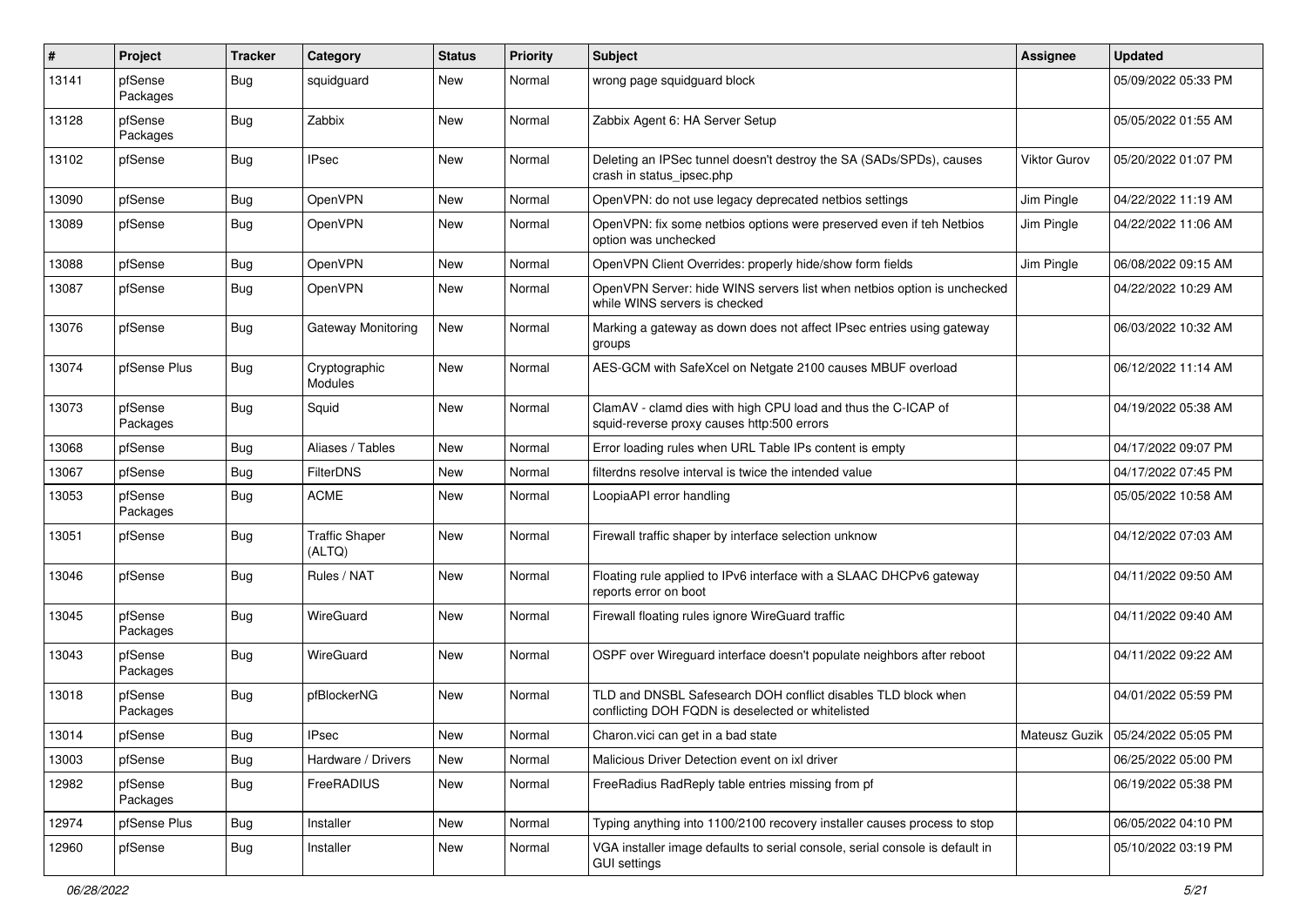| #     | Project             | Tracker    | Category                                               | <b>Status</b> | Priority | <b>Subject</b>                                                                                                                      | <b>Assignee</b>       | <b>Updated</b>      |
|-------|---------------------|------------|--------------------------------------------------------|---------------|----------|-------------------------------------------------------------------------------------------------------------------------------------|-----------------------|---------------------|
| 12950 | pfSense             | <b>Bug</b> | Routing                                                | New           | Normal   | OpenVPN as default gateway does not get set at boot time                                                                            |                       | 04/09/2022 05:46 PM |
| 12942 | pfSense             | Bug        | Gateways                                               | New           | Normal   | Code to kill states for old gateway when reconnecting an interface is<br>incorrect                                                  | Jim Pingle            | 03/22/2022 01:25 PM |
| 12938 | pfSense             | <b>Bug</b> | <b>IPv6 Router</b><br><b>Advertisements</b><br>(RADVD) | New           | Normal   | MaxRtrAdvInterval would allow stale DNS servers to be deleted faster                                                                |                       | 03/12/2022 09:37 AM |
| 12927 | pfSense             | Bug        | OpenVPN                                                | New           | Normal   | OpenVPN with OCSP enabled allows connections with revoked certificates                                                              |                       | 03/24/2022 08:22 AM |
| 12924 | pfSense<br>Packages | <b>Bug</b> | WireGuard                                              | New           | Normal   | DNS Resolver WireGuard ACL Inconsistency                                                                                            | Christian<br>McDonald | 04/10/2022 10:36 AM |
| 12922 | pfSense             | Bug        | DHCP (IPv4)                                            | New           | Normal   | Classless static routes received on DHCP WAN can override chosen default<br>gateway                                                 |                       | 03/28/2022 10:08 AM |
| 12916 | pfSense<br>Packages | Bug        | pfBlockerNG                                            | New           | Normal   | pfBlockerNG-devel cron job does not trigger xmlrpc sync                                                                             | <b>Viktor Gurov</b>   | 04/11/2022 12:55 PM |
| 12905 | pfSense             | Bug        | Web Interface                                          | New           | Normal   | Add VLAN Re-assignment to Import Interface Mismatch Wizard                                                                          |                       | 03/07/2022 08:05 AM |
| 12899 | pfSense<br>Packages | <b>Bug</b> | Suricata                                               | <b>New</b>    | Normal   | Suricata doesn't honor Pass List                                                                                                    |                       | 03/04/2022 01:22 PM |
| 12888 | pfSense             | <b>Bug</b> | Rules / NAT                                            | New           | Normal   | pfSense sends un-NATed packets during OpenVPN startup                                                                               |                       | 03/01/2022 03:13 PM |
| 12875 | pfSense             | Bug        | Package System                                         | New           | Normal   | Import zabbix-agent6 and zabbix-proxy6 from FreeBSD Ports                                                                           |                       | 05/28/2022 06:50 PM |
| 12857 | pfSense             | Bug        | Gateways                                               | <b>New</b>    | Normal   | Firewall gateway goes away when making changes to Bridge0 device                                                                    |                       | 02/27/2022 11:20 AM |
| 12849 | pfSense             | Bug        | <b>Operating System</b>                                | New           | Normal   | pfsync kernel crash on reboot                                                                                                       | Mateusz Guzik         | 02/22/2022 02:02 PM |
| 12845 | pfSense<br>Packages | Bug        | softflowd                                              | New           | Normal   | softflowd wrong vlan tag                                                                                                            |                       | 02/21/2022 10:40 AM |
| 12828 | pfSense             | Bug        | Wireless                                               | New           | Normal   | pfSense keeps crashing (Fatal trap 12: page fault while in kernel mode)                                                             |                       | 02/21/2022 07:55 AM |
| 12823 | pfSense             | Bug        | DHCP (IPv6)                                            | New           | Normal   | Multiple DHCP6 WAN connections PPPoE interface 'defached' status                                                                    |                       | 02/18/2022 05:39 AM |
| 12822 | pfSense<br>Packages | Bug        | pfBlockerNG                                            | New           | Normal   | IPv4 Source ASN format not working                                                                                                  |                       | 02/18/2022 10:47 AM |
| 12811 | pfSense             | Bug        | Gateway Monitoring                                     | New           | Normal   | Services are not restarted when PPP interfaces connect                                                                              | Jim Pingle            | 05/31/2022 05:34 PM |
| 12797 | pfSense             | <b>Bug</b> | UPnP/NAT-PMP                                           | New           | Normal   | UPnP+STUN forms invalid outbound NAT rules using the external address<br>discovered from STUN                                       |                       | 02/15/2022 01:01 PM |
| 12774 | pfSense             | Bug        | Backup / Restore                                       | New           | Normal   | Picture widget image is not saved in backup                                                                                         |                       | 04/04/2022 04:48 AM |
| 12767 | pfSense<br>Packages | Bug        | Avahi                                                  | New           | Normal   | "Package radavahi-daemon does does not exist in current pfSense version<br>and it has been removed"" message on pfSense 2.7 restore |                       | 02/07/2022 11:28 AM |
| 12764 | pfSense             | Bug        | Gateways                                               | New           | Normal   | VTI gateway status is pending after assigning the VTI interface                                                                     |                       | 02/07/2022 05:41 AM |
| 12762 | pfSense             | <b>Bug</b> | <b>IPsec</b>                                           | New           | Normal   | IPsec keep alive check ignores Child SA Start Action                                                                                | Viktor Gurov          | 02/07/2022 11:21 AM |
| 12760 | pfSense<br>Packages | <b>Bug</b> | WireGuard                                              | New           | Normal   | Link-local addresses disallowed on Wireguard interfaces                                                                             | Christian<br>McDonald | 02/07/2022 03:50 AM |
| 12751 | pfSense<br>Packages | <b>Bug</b> | <b>FRR</b>                                             | New           | Normal   | Improve FRR route restoration after gateway events                                                                                  |                       | 02/06/2022 11:07 PM |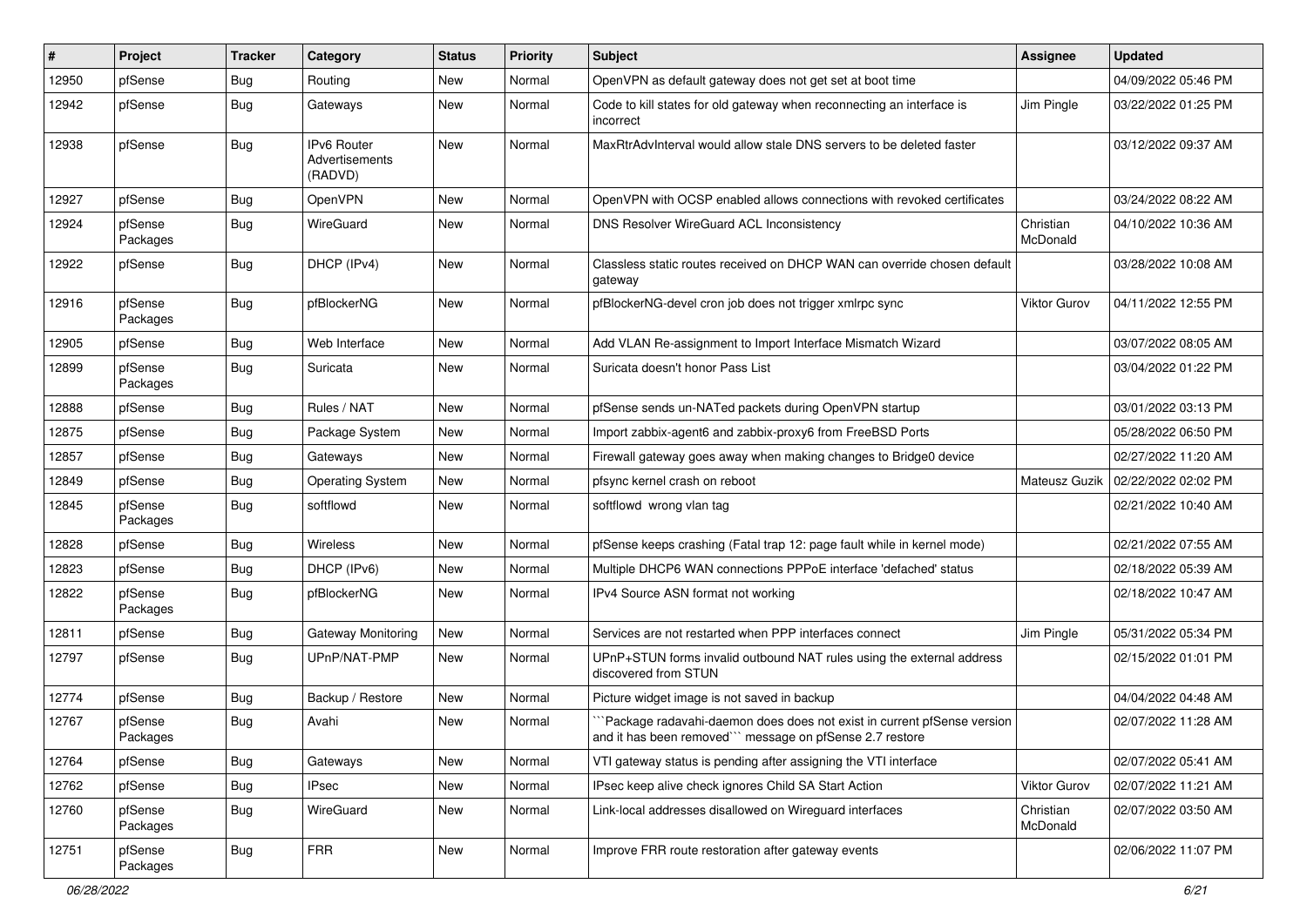| $\vert$ # | Project             | <b>Tracker</b> | Category                    | <b>Status</b> | <b>Priority</b> | Subject                                                                                                                | <b>Assignee</b>       | <b>Updated</b>      |
|-----------|---------------------|----------------|-----------------------------|---------------|-----------------|------------------------------------------------------------------------------------------------------------------------|-----------------------|---------------------|
| 12747     | pfSense             | Bug            | Logging                     | New           | Normal          | System log is filled by sshguard                                                                                       |                       | 05/03/2022 03:08 AM |
| 12737     | pfSense             | <b>Bug</b>     | Certificates                | <b>New</b>    | Normal          | CApath is not defined by default in curl                                                                               |                       | 05/17/2022 02:30 PM |
| 12730     | pfSense             | Bug            | <b>Captive Portal</b>       | New           | Normal          | RADIUS accounting does not work if WAN is down                                                                         |                       | 01/26/2022 05:13 AM |
| 12726     | pfSense             | <b>Bug</b>     | Authentication              | New           | Normal          | LDAP select container button auto populate                                                                             |                       | 01/25/2022 01:48 PM |
| 12715     | pfSense             | Bug            | Authentication              | New           | Normal          | Long system startup time when LDAP is configured and unavailable during<br>startup.                                    | Christian<br>McDonald | 01/24/2022 05:50 AM |
| 12708     | pfSense             | Bug            | Aliases / Tables            | New           | Normal          | alias with non resolving DNS entry breaks underlying pf table                                                          |                       | 02/20/2022 06:13 PM |
| 12670     | pfSense<br>Packages | Bug            | <b>ACME</b>                 | New           | Normal          | ACME package writes credentials to system log                                                                          | <b>Viktor Gurov</b>   | 03/07/2022 10:58 AM |
| 12667     | pfSense<br>Packages | Bug            | WireGuard                   | New           | Normal          | Firewall Crashed After Upgrading Wireguard                                                                             |                       | 01/07/2022 09:18 AM |
| 12655     | pfSense<br>Packages | Bug            | Telegraf                    | New           | Normal          | telegraf, wireguard plugin failing                                                                                     |                       | 12/30/2021 05:51 PM |
| 12648     | pfSense             | Bug            | <b>Captive Portal</b>       | <b>New</b>    | Normal          | Undocumented variables 'listenporthttp' and 'listenporthttps'                                                          |                       | 12/28/2021 10:44 AM |
| 12645     | pfSense             | Bug            | <b>IPsec</b>                | New           | Normal          | `filterdns`` does not monitor remote IPsec gateways for IPv6 address<br>changes                                        | <b>Viktor Gurov</b>   | 06/27/2022 07:20 AM |
| 12623     | pfSense<br>Packages | <b>Bug</b>     | <b>ACME</b>                 | New           | Normal          | acme.sh package   DNS-ISPConfig settings                                                                               | <b>Viktor Gurov</b>   | 03/10/2022 03:42 PM |
| 12612     | pfSense             | Bug            | <b>DNS Resolver</b>         | New           | Normal          | DNS Resolver is restarted during every "rc.newwanip" event                                                             |                       | 06/03/2022 07:13 AM |
| 12563     | pfSense             | Bug            | OpenVPN                     | New           | Normal          | OpenVPN server doesn't support Framed-IPv6-Address RADIUS attribute                                                    |                       | 12/03/2021 11:19 AM |
| 12552     | pfSense             | Bug            | OpenVPN                     | New           | Normal          | "Pull DNS" option within OpenVPN client does not cause pfSense to use<br>DNS servers assigned by remote OpenVPN server |                       | 12/08/2021 08:45 AM |
| 12542     | pfSense             | <b>Bug</b>     | <b>Virtual IP Addresses</b> | New           | Normal          | Cannot assign a same IPv6 Link-Local address to different interfaces                                                   |                       | 11/25/2021 01:41 AM |
| 12538     | pfSense<br>Packages | <b>Bug</b>     | PIMD                        | New           | Normal          | PIMD sub-interface bug                                                                                                 |                       | 11/20/2021 09:44 PM |
| 12519     | pfSense             | Bug            | Authentication              | New           | Normal          | Fail authentication using special character in password via the LDAP<br>connector                                      |                       | 11/12/2021 07:39 AM |
| 12509     | pfSense             | Bug            | OpenVPN                     | New           | Normal          | Deffered authentication does not work with auth-gen-token external-auth or<br>pusk "auth-token"                        |                       | 11/08/2021 04:01 AM |
| 12508     | pfSense             | Bug            | <b>DHCP Relay</b>           | New           | Normal          | DHCP Relay over VPN                                                                                                    |                       | 11/06/2021 11:25 AM |
| 12504     | pfSense             | Bug            | Interfaces                  | New           | Normal          | BCM57412 NetXtreme-E 10Gb RDMA Ethernet controller issue                                                               |                       | 11/05/2021 04:51 AM |
| 12483     | pfSense             | <b>Bug</b>     | Configuration<br>Backend    | New           | Normal          | GUI creates inconsistent config.xml                                                                                    |                       | 10/23/2021 06:48 AM |
| 12467     | pfSense             | Bug            | Captive Portal              | New           | Normal          | CP error on client disconnect after reboot                                                                             |                       | 10/17/2021 05:35 AM |
| 12451     | pfSense             | Bug            | Virtual IP Addresses        | New           | Normal          | deleteVIP() does not check RFC2136 Update Source                                                                       |                       | 10/13/2021 10:06 AM |
| 12444     | pfSense<br>Packages | Bug            | ntop                        | New           | Normal          | ntopng throws errors when viewing single host                                                                          |                       | 10/11/2021 12:39 PM |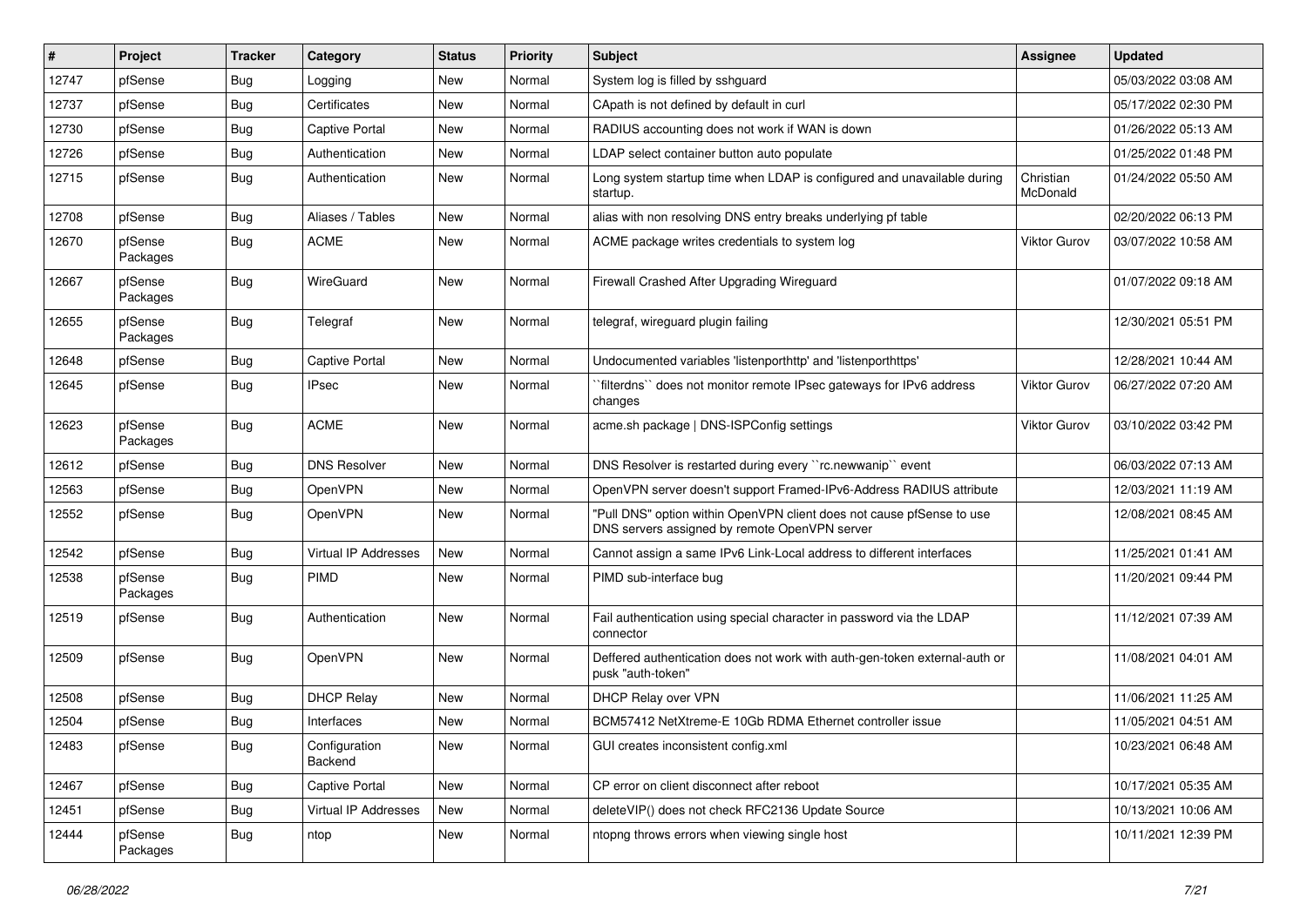| $\pmb{\#}$ | Project             | <b>Tracker</b> | Category                    | <b>Status</b> | <b>Priority</b> | <b>Subject</b>                                                                                                                   | Assignee      | <b>Updated</b>      |
|------------|---------------------|----------------|-----------------------------|---------------|-----------------|----------------------------------------------------------------------------------------------------------------------------------|---------------|---------------------|
| 12436      | pfSense             | <b>Bug</b>     | PPPoE Server                | <b>New</b>    | Normal          | Pppoe server config gui does not allow setting of chap authentication, and<br>sets the network start address for allocation to 0 |               | 10/21/2021 08:15 AM |
| 12421      | pfSense             | Bug            | Rules / NAT                 | New           | Normal          | IPV6 limiter bug                                                                                                                 |               | 10/02/2021 08:44 AM |
| 12401      | pfSense             | Bug            | <b>Traffic Graphs</b>       | <b>New</b>    | Normal          | Traffic graphs with untagged and tagged VLAN on same interface                                                                   |               | 09/23/2021 09:18 PM |
| 12357      | pfSense             | Bug            | <b>Captive Portal</b>       | New           | Normal          | Captive Portal popup Logout button loads full login page in popup when<br>clicked                                                |               | 10/27/2021 12:10 PM |
| 12338      | pfSense<br>Packages | <b>Bug</b>     | <b>RRD Summary</b>          | New           | Normal          | RRD Summary does not report data on 3100                                                                                         |               | 04/15/2022 02:54 PM |
| 12335      | pfSense             | <b>Bug</b>     | <b>IPsec</b>                | New           | Normal          | <b>IPsec DNS inefficiency</b>                                                                                                    | Jim Pingle    | 04/26/2022 07:50 AM |
| 12286      | pfSense<br>Packages | <b>Bug</b>     | FreeRADIUS                  | <b>New</b>    | Normal          | Add support for ntlm auth in LDAP                                                                                                |               | 08/20/2021 08:27 AM |
| 12283      | pfSense             | <b>Bug</b>     | Authentication              | New           | Normal          | LDAP/RADIUS authentication servers configuration does not allow source<br>IP address to be specified                             |               | 08/20/2021 01:15 AM |
| 12260      | pfSense<br>Packages | <b>Bug</b>     | ntop                        | <b>New</b>    | Normal          | Update popup and version missmatch?                                                                                              |               | 01/08/2022 05:53 AM |
| 12259      | pfSense             | <b>Bug</b>     | <b>Operating System</b>     | New           | Normal          | Intel em NICs Suffering Performance Degradation on FreeBSD12                                                                     |               | 02/25/2022 09:28 PM |
| 12249      | pfSense             | Bug            | Backup / Restore            | New           | Normal          | HAProxy causing failed ACB backups                                                                                               |               | 11/15/2021 11:58 PM |
| 12188      | pfSense<br>Packages | Bug            | OpenVPN Client<br>Export    | New           | Normal          | client export breaks multi remote configurations                                                                                 |               | 10/02/2021 05:58 PM |
| 12130      | pfSense<br>Packages | <b>Bug</b>     | Zeek                        | <b>New</b>    | Normal          | Zeek fails to start                                                                                                              |               | 07/15/2021 02:00 AM |
| 12126      | pfSense<br>Packages | <b>Bug</b>     | FreeRADIUS                  | New           | Normal          | freeradius3 0.15.7 31                                                                                                            |               | 10/11/2021 08:21 AM |
| 12122      | pfSense             | Bug            | Web Interface               | New           | Normal          | Perform greedy actions asychronously                                                                                             |               | 07/10/2021 01:10 PM |
| 12095      | pfSense             | <b>Bug</b>     | Authentication              | <b>New</b>    | Normal          | Memory leak in pcscd                                                                                                             |               | 06/01/2022 01:01 PM |
| 12084      | pfSense<br>Packages | Bug            | <b>FRR</b>                  | New           | Normal          | libfrr.so.0 error on SG-1100                                                                                                     |               | 06/26/2021 08:22 AM |
| 12079      | pfSense             | Bug            | <b>IGMP Proxy</b>           | <b>New</b>    | Normal          | IGMPProxy: kernel panic, Sleeping thread owns a non-sleepable lock                                                               | Mateusz Guzik | 05/10/2022 03:14 PM |
| 12056      | pfSense             | <b>Bug</b>     | Logging                     | New           | Normal          | Filterlog says "Unknown Option %u"                                                                                               |               | 06/18/2021 05:51 AM |
| 12033      | pfSense<br>Packages | <b>Bug</b>     | pfBlockerNG                 | <b>New</b>    | Normal          | maxmindb and sqlite3 modules not found                                                                                           |               | 10/01/2021 04:42 AM |
| 12009      | pfSense<br>Packages | Bug            | Zabbix                      | <b>New</b>    | Normal          | Zabbix Agent starts twice by /etc/rc.start packages                                                                              |               | 06/08/2021 01:35 AM |
| 11997      | pfSense<br>Packages | Bug            | <b>IPsec Profile Wizard</b> | <b>New</b>    | Normal          | Add Support for Android Strongswan Profiles in the Profile Wizard                                                                | Jim Pingle    | 07/10/2021 07:51 PM |
| 11970      | pfSense<br>Packages | Bug            | Coreboot                    | New           | Normal          | Netgate Firmware Upgrade Doesn't Work on XG-2758                                                                                 |               | 04/21/2022 12:39 PM |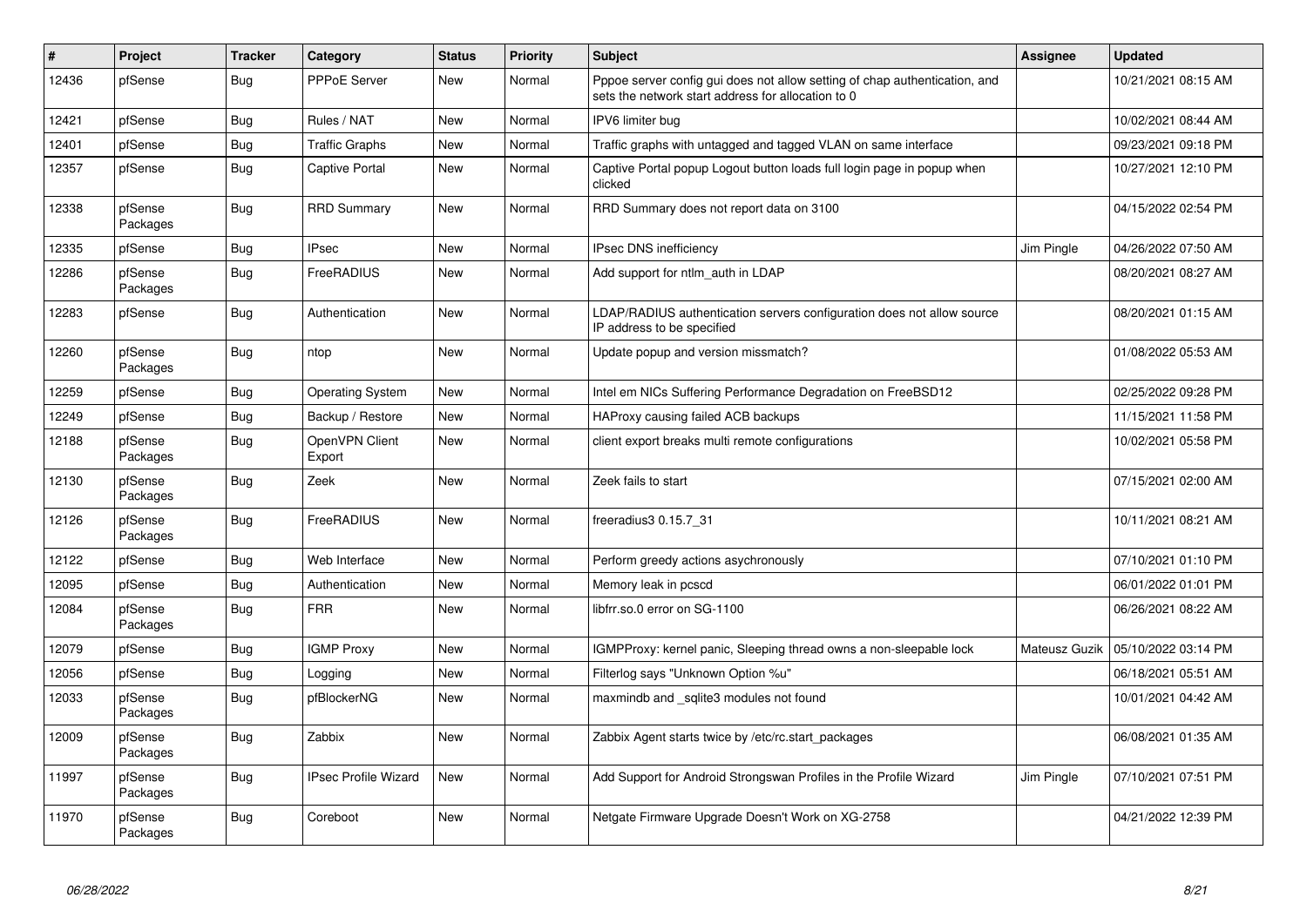| ∦     | Project             | <b>Tracker</b> | Category                     | <b>Status</b> | <b>Priority</b> | <b>Subject</b>                                                                                                                                                                                  | Assignee      | <b>Updated</b>      |
|-------|---------------------|----------------|------------------------------|---------------|-----------------|-------------------------------------------------------------------------------------------------------------------------------------------------------------------------------------------------|---------------|---------------------|
| 11953 | pfSense             | Bug            | <b>IGMP Proxy</b>            | New           | Normal          | XG-1541 crashes when igmpproxy is enabled and network interfaces status<br>change                                                                                                               |               | 05/24/2021 04:55 PM |
| 11925 | pfSense             | Bug            | OpenVPN                      | New           | Normal          | Calling-Station-Id always set to WAN IP                                                                                                                                                         |               | 05/14/2021 09:27 AM |
| 11898 | pfSense<br>Packages | <b>Bug</b>     | apcupsd                      | New           | Normal          | PHP error from apcupsd dashboard widget                                                                                                                                                         |               | 05/07/2021 09:12 AM |
| 11872 | pfSense             | Bug            | Interfaces                   | New           | Normal          | gif interfaces reporting incorrect traffic counters                                                                                                                                             |               | 12/30/2021 04:00 AM |
| 11848 | pfSense<br>Packages | Bug            | Squid                        | New           | Normal          | Issue with squid cache download speed                                                                                                                                                           |               | 04/23/2021 09:30 PM |
| 11841 | pfSense<br>Packages | Bug            | <b>FRR</b>                   | New           | Normal          | FRR access lists default bahavior changed to permit by default                                                                                                                                  |               | 04/22/2021 09:52 AM |
| 11835 | pfSense<br>Packages | <b>Bug</b>     | <b>FRR</b>                   | New           | Normal          | FRR OSPF redistributed connected routes disappearing                                                                                                                                            |               | 04/22/2021 07:11 AM |
| 11802 | pfSense<br>Packages | Bug            | FreeRADIUS                   | <b>New</b>    | Normal          | FreeRADIUS sync                                                                                                                                                                                 |               | 05/10/2021 04:18 AM |
| 11797 | pfSense<br>Packages | Bug            | <b>Status Traffic Totals</b> | New           | Normal          | Traffic Totals lost upon reboot when using a ramdisk for /var and /tmp                                                                                                                          | John Cornwell | 04/10/2021 06:27 PM |
| 11786 | pfSense             | Bug            | Services                     | New           | Normal          | SSH incomplete setup and startup fail while recovering XML backup in a<br>fresh install of pfSense 2.5.0                                                                                        |               | 04/17/2021 01:36 PM |
| 11778 | pfSense             | Bug            | OpenVPN                      | New           | Normal          | OpenVPN uses 100% CPU after experiencing packet loss                                                                                                                                            |               | 02/28/2022 07:38 AM |
| 11770 | pfSense Plus        | <b>Bug</b>     | Hardware / Drivers           | New           | Normal          | Pantech UML295 USB Modem No Longer Functional                                                                                                                                                   |               | 04/01/2021 11:28 AM |
| 11763 | pfSense<br>Packages | <b>Bug</b>     | Status_Monitoring            | New           | Normal          | Traffic graphs refresh issue                                                                                                                                                                    |               | 05/03/2021 09:44 AM |
| 11761 | pfSense             | Bug            | L <sub>2</sub> TP            | New           | Normal          | L2TP/IPsec VPN : PPP LCP negotiation occurs before user authentication                                                                                                                          |               | 03/31/2021 04:52 AM |
| 11759 | pfSense             | Bug            | Dashboard                    | New           | Normal          | Traffic graphs on dashboard double upload on pppoe links                                                                                                                                        |               | 12/30/2021 04:00 AM |
| 11742 | pfSense<br>Packages | <b>Bug</b>     | Suricata                     | New           | Normal          | Blocking / Unblocking is not working correctly.                                                                                                                                                 |               | 09/01/2021 11:08 AM |
| 11731 | pfSense             | <b>Bug</b>     | Hardware / Drivers           | New           | Normal          | Missing support for Realtek USB NICs                                                                                                                                                            |               | 03/30/2021 04:32 AM |
| 11730 | pfSense             | <b>Bug</b>     | Web Interface                | New           | Normal          | Improve visibility of option selections in dark themes                                                                                                                                          |               | 03/25/2021 09:38 PM |
| 11724 | pfSense             | <b>Bug</b>     | Package System               | New           | Normal          | Packages unexpectedly removed when changing update branches                                                                                                                                     |               | 03/29/2021 08:09 AM |
| 11717 | pfSense             | Bug            | Rules / NAT                  | New           | Normal          | Incorrect port forwarding rules if Destination port alias is not equal to<br>Redirect target port alias                                                                                         |               | 03/22/2021 06:06 AM |
| 11715 | pfSense             | Bug            | OpenVPN                      | New           | Normal          | OpenVPN MTU                                                                                                                                                                                     |               | 03/22/2021 01:35 AM |
| 11666 | pfSense             | Bug            | Logging                      | New           | Normal          | GUI Firewall log search not parsing filter.log beyond hard coded limit                                                                                                                          |               | 03/12/2021 11:38 AM |
| 11657 | pfSense             | <b>Bug</b>     | Interfaces                   | New           | Normal          | netmap ring reinit error                                                                                                                                                                        |               | 03/18/2021 10:32 PM |
| 11641 | pfSense             | <b>Bug</b>     | Interfaces                   | New           | Normal          | On xn based interfaces without the VLANMTU flag the first VLAN tag<br>defined does not follow the parent interface MTU settings. All subsequent<br>VLAN tags follow the parent interface's MTU. |               | 03/09/2021 06:42 PM |
| 11626 | pfSense Plus        | Bug            | Authentication               | New           | Normal          | Google LDAP connection failed due to lack of SNI for TLS 1.3                                                                                                                                    | Luiz Souza    | 06/27/2022 07:23 AM |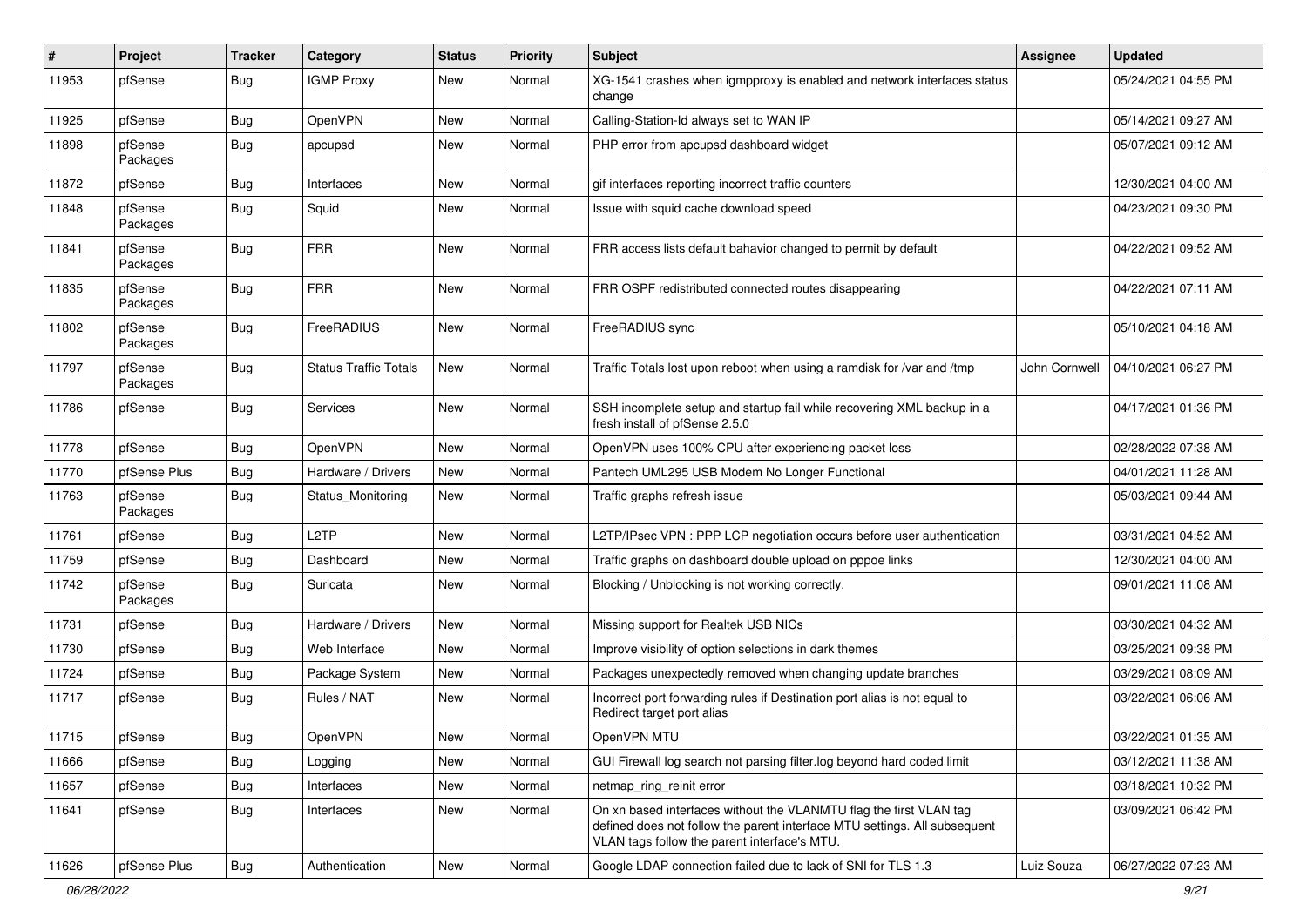| ∦     | Project             | <b>Tracker</b> | Category                | <b>Status</b> | <b>Priority</b> | <b>Subject</b>                                                                                                         | Assignee            | <b>Updated</b>      |
|-------|---------------------|----------------|-------------------------|---------------|-----------------|------------------------------------------------------------------------------------------------------------------------|---------------------|---------------------|
| 11619 | pfSense             | <b>Bug</b>     | Upgrade                 | New           | Normal          | Unable to upgrade 2.4.4-p3 to 2.5/21.02-p1                                                                             |                     | 08/15/2021 10:00 AM |
| 11610 | pfSense<br>Packages | <b>Bug</b>     | <b>NET-SNMP</b>         | New           | Normal          | NET-SNMP is not setting the correct permissions on AgentX                                                              |                     | 06/28/2021 07:54 AM |
| 11592 | pfSense<br>Packages | Bug            | node exporter           | New           | Normal          | Node exporter can not read system statistics                                                                           |                     | 10/15/2021 09:37 PM |
| 11556 | pfSense             | Bug            | Rules / NAT             | <b>New</b>    | Normal          | Kill all states associated with a NAT address                                                                          |                     | 03/19/2021 10:29 AM |
| 11548 | pfSense             | Bug            | Rules / NAT             | New           | Normal          | "rule expands to no valid combination" error from port forward automatic<br>rule mixing IPv4 and IPv6 elements         |                     | 02/27/2021 03:18 PM |
| 11541 | pfSense             | Bug            | OpenVPN                 | <b>New</b>    | Normal          | OpenVPN status does not work properly when set to TCP and Concurrent<br>Connections $= 1$                              |                     | 03/02/2021 02:27 PM |
| 11525 | pfSense<br>Packages | Bug            | Suricata                | New           | Normal          | pfsense 2.5.0 release version for vlan issue to suricata                                                               |                     | 11/11/2021 08:16 AM |
| 11522 | pfSense<br>Packages | Bug            | Zabbix                  | New           | Normal          | fping6 error                                                                                                           |                     | 02/24/2021 07:13 AM |
| 11503 | pfSense             | Bug            | OpenVPN                 | <b>New</b>    | Normal          | Using multiple authentication backends on an OpenVPN server fails                                                      |                     | 02/23/2021 12:23 PM |
| 11479 | pfSense<br>Packages | Bug            | snmptt                  | New           | Normal          | snmptt 1.4.2 does not work in daemon mode                                                                              |                     | 02/20/2021 04:37 PM |
| 11473 | pfSense             | Bug            | Web Interface           | New           | Normal          | System Activity shows invalid data on SG-3100                                                                          |                     | 02/19/2021 08:12 PM |
| 11430 | pfSense             | Bug            | Interfaces              | <b>New</b>    | Normal          | PHP console spam after Assigning Interfaces                                                                            |                     | 10/09/2021 10:37 AM |
| 11429 | pfSense             | <b>Bug</b>     | Web Interface           | New           | Normal          | System Log / Settings form activates "Reset Log Files" button on enter                                                 |                     | 10/28/2021 01:35 PM |
| 11414 | pfSense<br>Packages | Bug            | pfBlockerNG             | New           | Normal          | Enabling feed "Public_DNS4_all" breaks some Google services                                                            |                     | 02/13/2021 02:46 AM |
| 11412 | pfSense             | Bug            | Interfaces              | <b>New</b>    | Normal          | LLDPD Package Doesn't Work with Switchports                                                                            |                     | 02/12/2021 08:12 PM |
| 11398 | pfSense<br>Packages | Bug            | pfBlockerNG             | New           | Normal          | pfBlocker upgrade hangs forever                                                                                        |                     | 04/21/2022 12:39 PM |
| 11375 | pfSense<br>Packages | Bug            | apcupsd                 | New           | Normal          | UPS Type <blank> for USB APC</blank>                                                                                   |                     | 02/26/2021 11:10 AM |
| 11363 | pfSense             | <b>Bug</b>     | Installer               | New           | Normal          | Clean Install 2.5.0 fails due to hardware incompability                                                                |                     | 02/04/2021 11:06 AM |
| 11335 | pfSense             | Bug            | Interfaces              | New           | Normal          | Spoofing the MAC on a LAGG interface does not work for some NIC types.                                                 |                     | 01/29/2021 09:10 AM |
| 11296 | pfSense             | Bug            | Routing                 | New           | Normal          | Static route targets may still reachable via default route when the gateway<br>they should route through is down       | <b>Viktor Gurov</b> | 05/10/2022 03:12 PM |
| 11268 | pfSense             | <b>Bug</b>     | Web Interface           | New           | Normal          | Cookie named 'id' prevents Edit form fields being set properly                                                         |                     | 09/03/2021 06:16 AM |
| 11261 | pfSense<br>Packages | <b>Bug</b>     | pfBlockerNG             | New           | Normal          | pfBlockerNG ASN numbers in IPv4 (/IPv6) Custom_List generate error(s)<br>"Invalid numeric literal at line 1, column 7" |                     | 01/28/2021 08:34 AM |
| 11235 | pfSense<br>Packages | <b>Bug</b>     | Filer                   | New           | Normal          | Filer run script when "state" unchanged                                                                                |                     | 01/08/2021 07:24 AM |
| 11232 | pfSense             | <b>Bug</b>     | <b>Operating System</b> | New           | Normal          | Fix pfSense_fsync                                                                                                      |                     | 01/08/2021 08:53 AM |
| 11203 | pfSense             | Bug            | Certificates            | New           | Normal          | certificate manager very slow                                                                                          |                     | 12/31/2020 11:57 AM |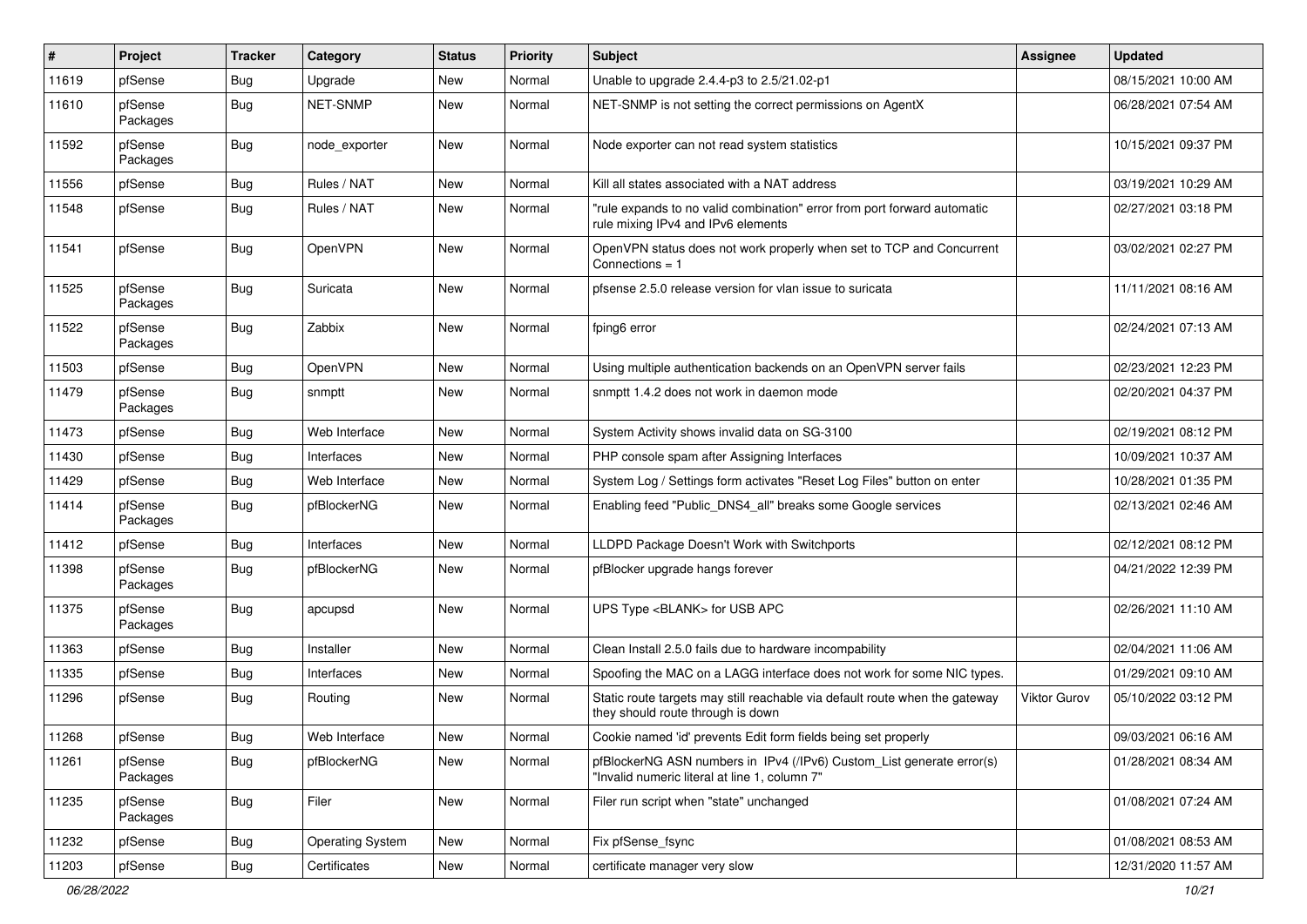| #     | Project             | <b>Tracker</b> | Category                 | <b>Status</b> | <b>Priority</b> | <b>Subject</b>                                                                                       | Assignee     | <b>Updated</b>      |
|-------|---------------------|----------------|--------------------------|---------------|-----------------|------------------------------------------------------------------------------------------------------|--------------|---------------------|
| 11184 | pfSense             | Bug            | FreeBSD                  | New           | Normal          | PF: State policy cannot be configurable                                                              |              | 02/09/2021 02:43 AM |
| 11182 | pfSense<br>Packages | Bug            | <b>NRPE</b>              | New           | Normal          | NRPE in HA syncs the bind IP                                                                         |              | 12/01/2021 02:15 AM |
| 11177 | pfSense             | <b>Bug</b>     | Dynamic DNS              | New           | Normal          | DDNSv6 not using Check IP Services                                                                   |              | 12/21/2020 05:02 AM |
| 11149 | pfSense             | Bug            | <b>DHCP Relay</b>        | New           | Normal          | DHCP relay won't start with DHCP server behind gateway                                               |              | 03/22/2021 05:13 AM |
| 11147 | pfSense             | <b>Bug</b>     | Dynamic DNS              | New           | Normal          | Domeneshop DynDNS IPv4 and IPv6                                                                      |              | 12/09/2020 11:47 PM |
| 11110 | pfSense             | Bug            | Backup / Restore         | New           | Normal          | Backup file should be checked before restoring a specific area                                       |              | 12/05/2020 02:50 PM |
| 11091 | pfSense             | Bug            | Interfaces               | New           | Normal          | Interfaces set as disabled in the configuration have an UP status in the<br>operating system at boot | Viktor Gurov | 05/10/2022 03:12 PM |
| 11040 | pfSense<br>Packages | <b>Bug</b>     | pfBlockerNG              | New           | Normal          | pfb filter core faults when clearing firewall log                                                    |              | 11/07/2020 01:44 PM |
| 11036 | pfSense<br>Packages | Bug            | haproxy                  | <b>New</b>    | Normal          | <b>HAproxy ACL</b>                                                                                   |              | 02/11/2022 11:27 AM |
| 10980 | pfSense             | Bug            | <b>Operating System</b>  | New           | Normal          | rc.local is executed at login by rc.initial, and not at boot time.                                   |              | 10/19/2020 09:39 AM |
| 10935 | pfSense<br>Packages | Bug            | <b>FRR</b>               | New           | Normal          | FRR 0.6.7-6 - BGPD service recycled IPv6 without Route Map                                           |              | 12/30/2020 05:00 PM |
| 10875 | pfSense             | Bug            | Gateways                 | New           | Normal          | PPP periodic reset does not fully restore gateway group round-robin<br>functionality                 | Luiz Souza   | 11/05/2020 07:44 AM |
| 10845 | pfSense<br>Packages | Bug            | apcupsd                  | New           | Normal          | apcupsd doesn't stop when not enabled                                                                |              | 08/24/2020 10:16 AM |
| 10833 | pfSense             | <b>Bug</b>     | Configuration<br>Backend | <b>New</b>    | Normal          | unbound exits on configuration error when link status flaps on LAN interface                         |              | 08/13/2020 11:53 PM |
| 10822 | pfSense             | Bug            | DHCP (IPv6)              | New           | Normal          | Deprecated IPv6 prefix won't be announced as deprecated to clients                                   |              | 08/10/2020 09:23 AM |
| 10791 | pfSense<br>Packages | Bug            | PIMD                     | New           | Normal          | Valid (vlan)interfaces do not get vif reporting "Invalid phyint address"                             |              | 10/06/2020 09:20 AM |
| 10783 | pfSense<br>Packages | Bug            | ntop                     | New           | Normal          | NtopNG is very unstable on arm64                                                                     |              | 07/22/2020 09:07 AM |
| 10765 | pfSense             | <b>Bug</b>     | Authentication           | New           | Normal          | Ampersands in Idap extended query are escaped twice                                                  |              | 09/02/2020 07:55 AM |
| 10729 | pfSense             | Bug            | Package System           | New           | Normal          | Certificate verification failed for pkg.freebsd.org                                                  |              | 07/05/2020 01:12 AM |
| 10726 | pfSense             | <b>Bug</b>     | Rules / NAT              | New           | Normal          | Sticky-connections option is bugged - sticky-address cannot be redefined                             |              | 11/12/2020 10:12 AM |
| 10715 | pfSense             | Bug            | <b>DHCP Relay</b>        | New           | Normal          | DHCPv6 relay always uses the "first" IPv6 address of an interface                                    |              | 06/29/2020 05:01 AM |
| 10714 | pfSense             | Bug            | DHCP (IPv6)              | New           | Normal          | radvd only gives out the prefix of the "first" IPv6 address of an interface                          |              | 10/06/2020 01:03 PM |
| 10712 | pfSense             | <b>Bug</b>     | Rules / NAT              | New           | Normal          | "default allow LAN IPv6 to any" rule does not work right after boot when<br>using IPv6 PD            |              | 06/30/2020 12:17 AM |
| 10708 | pfSense             | Bug            | Upgrade                  | New           | Normal          | ZFS bootpool boot symlink issue                                                                      | Luiz Souza   | 03/08/2021 07:03 AM |
| 10695 | pfSense<br>Packages | Bug            | FreeRADIUS               | New           | Normal          | FreeRadius Accounting skipping MBs after reboot due to power down                                    |              | 06/24/2020 04:49 AM |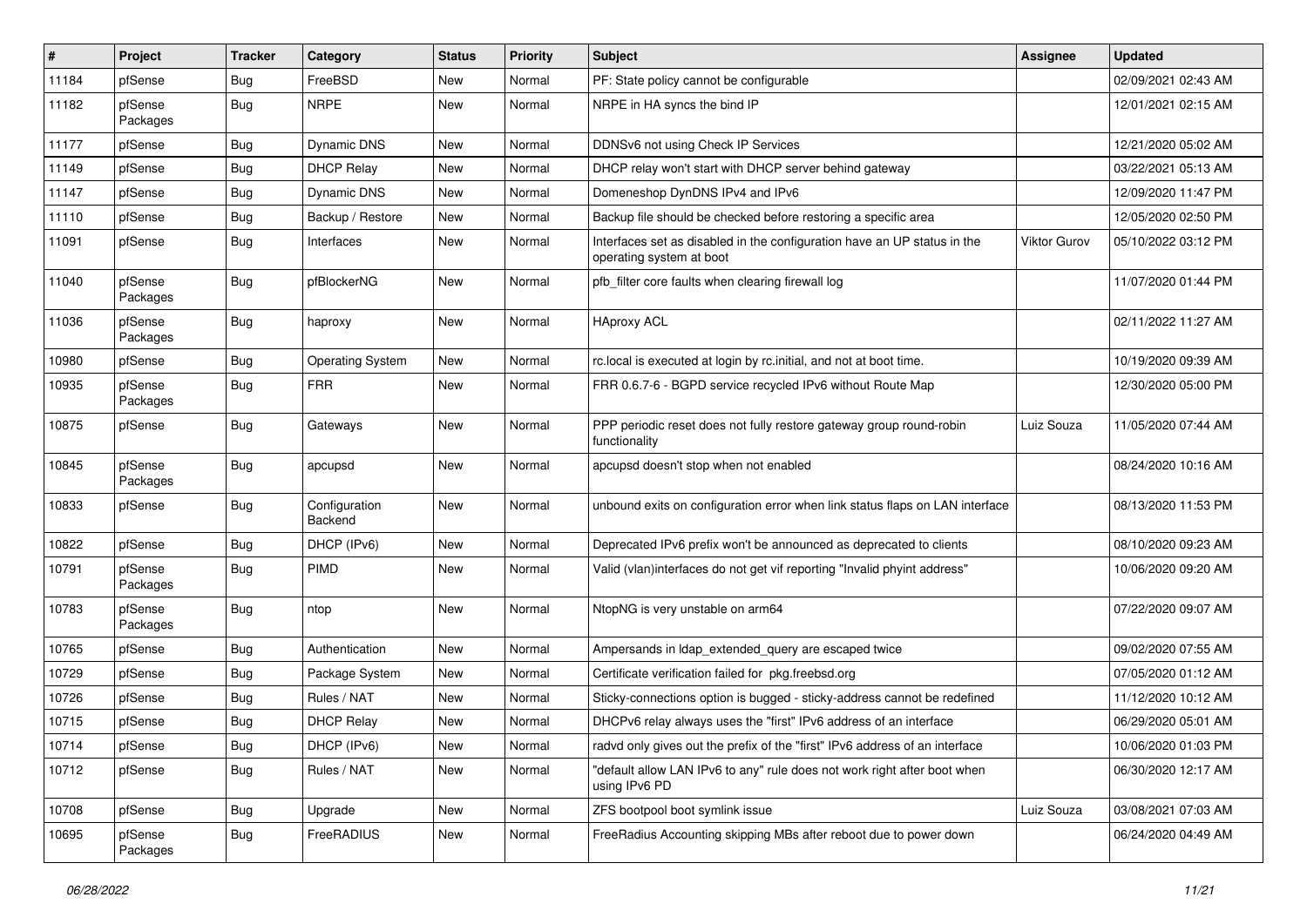| #     | Project             | <b>Tracker</b> | Category                     | <b>Status</b> | <b>Priority</b> | <b>Subject</b>                                                                                                                                           | <b>Assignee</b> | <b>Updated</b>      |
|-------|---------------------|----------------|------------------------------|---------------|-----------------|----------------------------------------------------------------------------------------------------------------------------------------------------------|-----------------|---------------------|
| 10693 | pfSense<br>Packages | Bug            | <b>BIND</b>                  | New           | Normal          | pfSense Bind Zone Editor UI does not update zone serial number when a<br>change is made                                                                  |                 | 09/01/2021 12:51 AM |
| 10671 | pfSense             | Bug            | <b>Operating System</b>      | New           | Normal          | pfsense 2.4.5_1 does not boot on Gen2 2012R2 HyperV VM                                                                                                   |                 | 05/09/2021 06:39 AM |
| 10624 | pfSense             | <b>Bug</b>     | <b>DNS Resolver</b>          | New           | Normal          | Unbound configuration memory leak with python module + register DHCP<br>leases active                                                                    |                 | 02/26/2021 10:27 AM |
| 10606 | pfSense<br>Packages | <b>Bug</b>     | Snort                        | <b>New</b>    | Normal          | Snort Inline stopped working after upgrade to FreeBSD 12.1 (network traffic<br>blocked after heavy load randomly)                                        |                 | 05/28/2020 10:06 AM |
| 10601 | pfSense<br>Packages | <b>Bug</b>     | Status Monitoring            | New           | Normal          | Dashboard->Traffic Graphs Scale is capped for outbound                                                                                                   |                 | 05/29/2020 10:13 AM |
| 10590 | pfSense<br>Packages | <b>Bug</b>     | pfBlockerNG                  | New           | Normal          | pfBlockerNG: Invalid argument supplied for foreach()                                                                                                     |                 | 05/26/2020 08:22 AM |
| 10584 | pfSense             | Bug            | Hardware / Drivers           | New           | Normal          | SG-3100 with M.2: shutdown instead of reboot                                                                                                             |                 | 07/21/2020 03:08 AM |
| 10544 | pfSense             | <b>Bug</b>     | User Manager /<br>Privileges | <b>New</b>    | Normal          | It's not possible to add a user to group operator using the gui                                                                                          |                 | 04/21/2022 12:39 PM |
| 10530 | pfSense             | Bug            | Upgrade                      | <b>New</b>    | Normal          | Convert config version to be based on product version                                                                                                    |                 | 04/21/2022 12:39 PM |
| 10526 | pfSense<br>Packages | <b>Bug</b>     | pfBlockerNG                  | New           | Normal          | Package pfBlockerNG Crashes on Alert view                                                                                                                |                 | 05/04/2020 08:59 AM |
| 10516 | pfSense<br>Packages | Bug            | <b>FRR</b>                   | New           | Normal          | <b>FRR Access list</b>                                                                                                                                   |                 | 12/06/2020 11:02 PM |
| 10513 | pfSense             | Bug            | Rules / NAT                  | New           | Normal          | State issues with policy routing and HA failover                                                                                                         |                 | 04/21/2022 12:39 PM |
| 10503 | pfSense<br>Packages | Bug            | <b>FRR</b>                   | New           | Normal          | Flapping any GW in multi-WAN influences restating all IPsec tunnels in FRR<br>which leads to dropping all IPsec VTI static routes and related BGP issues |                 | 05/08/2020 07:51 PM |
| 10493 | pfSense             | Bug            | <b>IPsec</b>                 | New           | Normal          | filter_get_vpns_list() issues                                                                                                                            |                 | 05/06/2020 01:07 AM |
| 10487 | pfSense<br>Packages | Bug            | Telegraf                     | New           | Normal          | Telegraf package not sending logs to influxdb server                                                                                                     |                 | 05/03/2020 07:09 PM |
| 10436 | pfSense<br>Packages | Bug            | softflowd                    | <b>New</b>    | Normal          | softflowd no longer sends flow data after upgrade $(v0.9.9 - 1 - v1.0.0)$                                                                                |                 | 06/07/2022 12:25 AM |
| 10429 | pfSense<br>Packages | Bug            | <b>Status Traffic Totals</b> | <b>New</b>    | Normal          | Status Traffic Total broken 2.4.5                                                                                                                        | Jared Dillard   | 02/27/2021 07:55 PM |
| 10370 | pfSense<br>Packages | <b>Bug</b>     | ntop                         | <b>New</b>    | Normal          | ntopng Timeseries not send to InfluxDB                                                                                                                   |                 | 03/30/2020 09:42 AM |
| 10342 | pfSense             | Bug            | <b>DNS Resolver</b>          | New           | Normal          | Unbound domain overrides stop resolving periodically. They only resume<br>after the service has been restarted.                                          |                 | 03/13/2020 10:35 AM |
| 10325 | pfSense             | Bug            | Notifications                | New           | Normal          | System/Advanced/Notifications/E-Mail - SMTP Notification E-Mail auth<br>password Unexpected Bahaviour                                                    |                 | 10/30/2020 08:17 AM |
| 10311 | pfSense             | Bug            | OpenVPN                      | New           | Normal          | Too low net.link.ifgmaxlen causes packet drop under load when using<br>OpenVPN inside bridge interface under load                                        |                 | 08/10/2021 03:10 AM |
| 10310 | pfSense             | Bug            | Upgrade                      | New           | Normal          | Systems with low RAM and several packages may temporarily fail to load<br>large tables after an upgrade                                                  |                 | 03/03/2020 07:55 AM |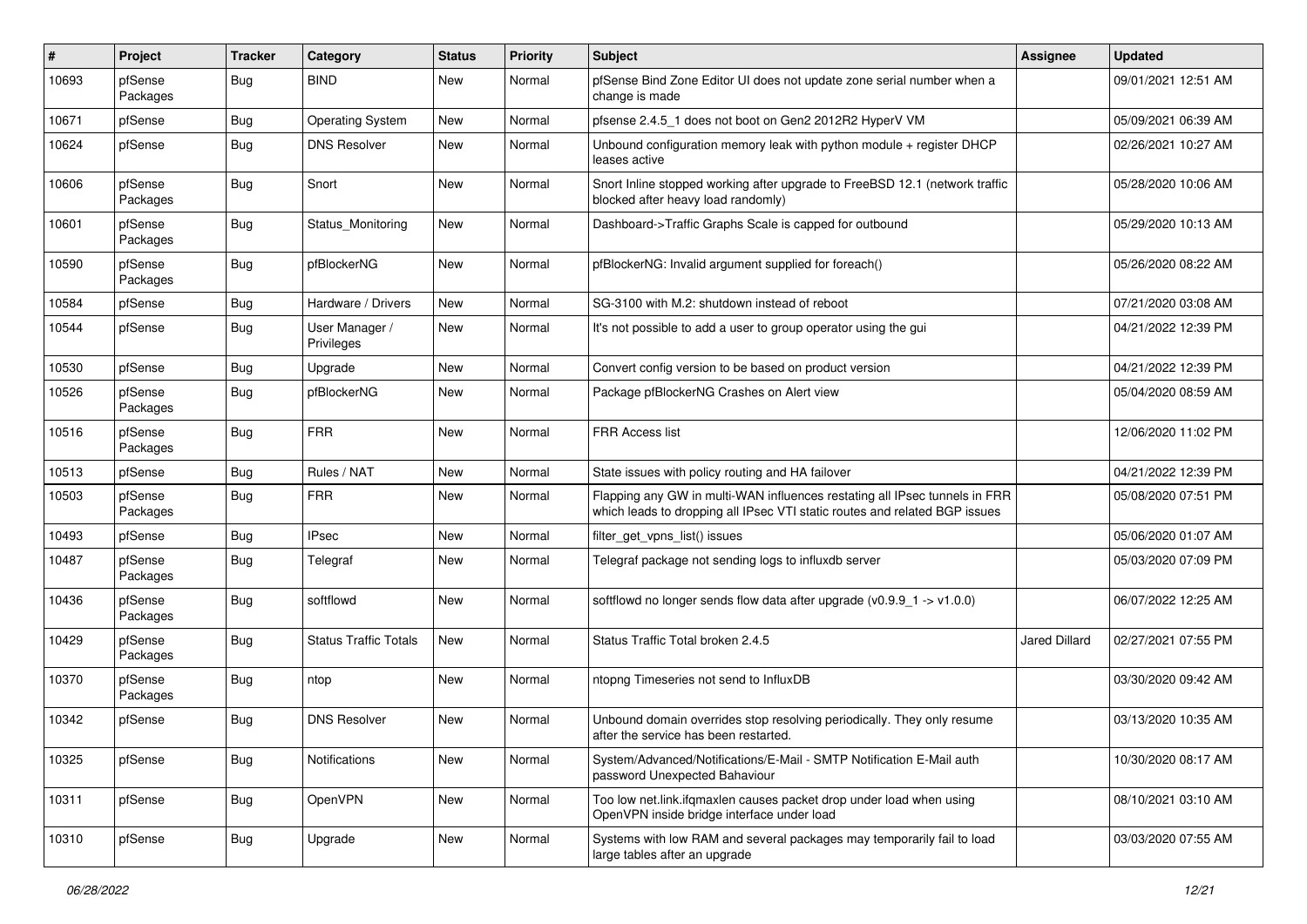| $\pmb{\#}$ | <b>Project</b>      | <b>Tracker</b> | Category              | <b>Status</b> | <b>Priority</b> | <b>Subject</b>                                                                                       | Assignee   | <b>Updated</b>      |
|------------|---------------------|----------------|-----------------------|---------------|-----------------|------------------------------------------------------------------------------------------------------|------------|---------------------|
| 10294      | pfSense<br>Packages | <b>Bug</b>     | <b>FRR</b>            | <b>New</b>    | Normal          | FRR Route Counts Incorrect on Status Page                                                            | Jim Pingle | 02/26/2020 11:08 AM |
| 10292      | pfSense<br>Packages | Bug            | Suricata              | <b>New</b>    | Normal          | Suricata not respecting SID Mgmt list                                                                |            | 02/27/2020 01:02 PM |
| 10279      | pfSense<br>Packages | Bug            | open-vm-tools         | <b>New</b>    | Normal          | pfSense's OpenVM Tools on ESXi 6.7 no longer provides guest vm<br>functionality                      |            | 03/01/2020 06:07 PM |
| 10278      | pfSense<br>Packages | Bug            | pfBlockerNG           | <b>New</b>    | Normal          | pfBlockerNG: Formatting issue on DNSBL stats page                                                    |            | 02/24/2020 01:36 PM |
| 10277      | pfSense             | Bug            | Web Interface         | <b>New</b>    | Normal          | Sorting the log entries does not use year value                                                      |            | 02/24/2020 07:46 AM |
| 10271      | pfSense             | Bug            | Web Interface         | <b>New</b>    | Normal          | Large number of VLAN/LANs make "Interfaces" menu hard to access                                      |            | 02/20/2020 04:46 AM |
| 10253      | pfSense<br>Packages | <b>Bug</b>     | pfBlockerNG           | <b>New</b>    | Normal          | pfblockerng-devel uses user interface for VIP causing issues with other<br>services                  |            | 02/11/2020 09:17 AM |
| 10188      | pfSense<br>Packages | <b>Bug</b>     | pfBlockerNG           | <b>New</b>    | Normal          | Reputation tab is not working                                                                        |            | 01/24/2020 10:06 AM |
| 10164      | pfSense<br>Packages | <b>Bug</b>     | pfBlockerNG           | <b>New</b>    | Normal          | pfBlockerNG dashboard widget position is not maintained when updating                                |            | 01/06/2020 10:06 AM |
| 10150      | pfSense             | Bug            | <b>IGMP Proxy</b>     | <b>New</b>    | Normal          | IGMP Proxy does not scale to hundreds of streams                                                     |            | 01/03/2020 02:56 AM |
| 10143      | pfSense             | Bug            | <b>DNS Resolver</b>   | <b>New</b>    | Normal          | System hostname DNS entry is assigned to the wrong IP on multi-wan<br>setups                         |            | 12/31/2019 02:33 PM |
| 10000      | pfSense             | <b>Bug</b>     | <b>Dynamic DNS</b>    | <b>New</b>    | Normal          | Azure Dynamic DNS A and AAAA Records for Apex Zone                                                   |            | 03/31/2020 09:03 AM |
| 9999       | pfSense<br>Packages | <b>Bug</b>     | pfBlockerNG           | <b>New</b>    | Normal          | unbound fatal error if System Domain in DNSBL and System Domain Local<br>Zone Type is Redirect       |            | 12/25/2019 08:10 AM |
| 9934       | pfSense<br>Packages | Bug            | Suricata              | <b>New</b>    | Normal          | suricata update kills WAN interface                                                                  |            | 02/20/2020 09:17 AM |
| 9895       | pfSense<br>Packages | <b>Bug</b>     | Snort                 | <b>New</b>    | Normal          | snort reinstallation failed                                                                          |            | 06/23/2021 08:01 AM |
| 9805       | pfSense             | Bug            | <b>Dynamic DNS</b>    | New           | Normal          | dynDNS cloudflare multiple entries                                                                   |            | 10/02/2019 04:51 PM |
| 9737       | pfSense             | Bug            | <b>Traffic Graphs</b> | New           | Normal          | traffic-graphs.js shows incorrect units inside the chart                                             |            | 09/09/2019 06:35 AM |
| 9707       | pfSense<br>Packages | Bug            | pfBlockerNG           | <b>New</b>    | Normal          | Some networks already existing in deny Feeds are not stopped even if<br>existing in custom deny list |            | 08/28/2019 10:03 AM |
| 9698       | pfSense             | Bug            | RRD Graphs            | <b>New</b>    | Normal          | Monitoring graphs do not retain state after auto-refresh                                             |            | 08/26/2019 02:09 AM |
| 9690       | pfSense             | <b>Bug</b>     | Interfaces            | <b>New</b>    | Normal          | Ethernet flow control should be disabled by default                                                  |            | 08/19/2019 06:45 PM |
| 9677       | pfSense             | <b>Bug</b>     | Dashboard             | <b>New</b>    | Normal          | Dashboard hangs when widget needs data from a remote host which is<br>down                           |            | 08/13/2019 09:15 AM |
| 9676       | pfSense<br>Packages | <b>Bug</b>     | pfBlockerNG           | New           | Normal          | AS lookup fails                                                                                      |            | 12/26/2019 12:17 AM |
| 9664       | pfSense             | Bug            | Dynamic DNS           | New           | Normal          | DynDNS and Dual-wan problem with CloudFlare (works with No-Ip)                                       |            | 08/03/2019 10:00 AM |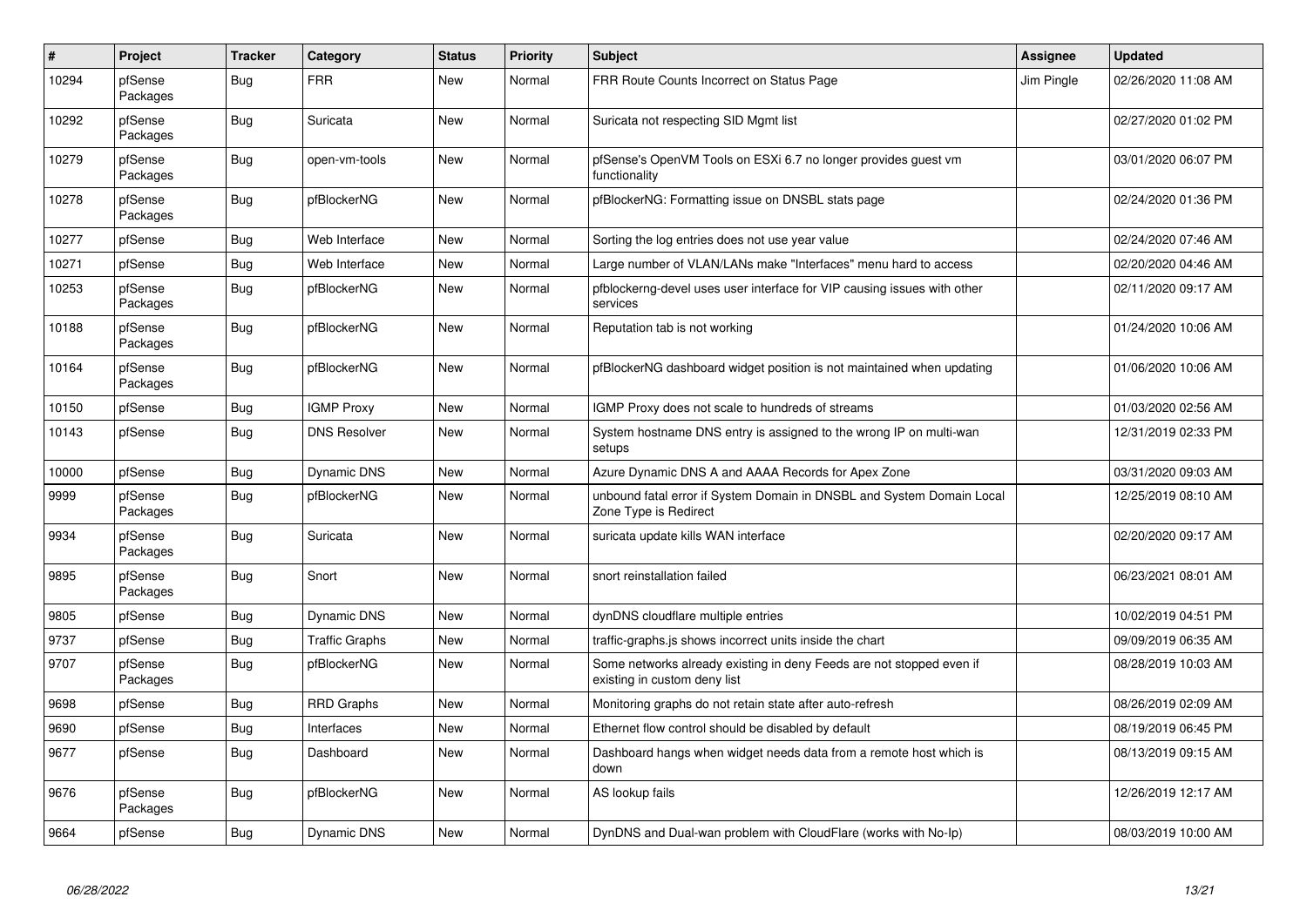| $\sharp$ | Project             | <b>Tracker</b> | Category                     | <b>Status</b> | <b>Priority</b> | <b>Subject</b>                                                                                                       | Assignee             | <b>Updated</b>      |
|----------|---------------------|----------------|------------------------------|---------------|-----------------|----------------------------------------------------------------------------------------------------------------------|----------------------|---------------------|
| 9662     | pfSense<br>Packages | Bug            | pfBlockerNG                  | <b>New</b>    | Normal          | PfblockerNG do not update after pfsense reboot and wait for next cron task                                           |                      | 08/20/2019 09:00 AM |
| 9654     | pfSense             | Bug            | <b>DNS Resolver</b>          | <b>New</b>    | Normal          | After reboot, the DNS resolver must be restarted before it will advertise the<br>ipv6 DNS address of the router.     |                      | 11/20/2020 03:12 AM |
| 9650     | pfSense             | <b>Bug</b>     | Gateways                     | <b>New</b>    | Normal          | IPv6 connection drops (ir-)regular on Kabelvodafone (German cable ISP)                                               |                      | 07/27/2019 07:14 AM |
| 9626     | pfSense             | <b>Bug</b>     | Web Interface                | <b>New</b>    | Normal          | When deny write permission is assigned to a user, there is no error<br>feedback if the user tries to write something |                      | 06/25/2022 05:41 PM |
| 9585     | pfSense             | <b>Bug</b>     | Interfaces                   | <b>New</b>    | Normal          | 6RD: Unable to reach hosts on within same 6rd-domain                                                                 |                      | 08/14/2019 02:39 PM |
| 9568     | pfSense<br>Packages | <b>Bug</b>     | Squid                        | <b>New</b>    | Normal          | UFSSwapDir::openLog: Failed to open swap log.                                                                        |                      | 05/29/2019 09:18 PM |
| 9566     | pfSense             | <b>Bug</b>     | <b>Traffic Graphs</b>        | <b>New</b>    | Normal          | Traffic graph displays traffic incorrectly                                                                           |                      | 11/18/2019 07:54 AM |
| 9537     | pfSense<br>Packages | Bug            | <b>Status Traffic Totals</b> | <b>New</b>    | Normal          | One month offset in displayed data between time changes                                                              | <b>Jared Dillard</b> | 05/01/2020 08:27 AM |
| 9504     | pfSense             | <b>Bug</b>     | <b>Dynamic DNS</b>           | <b>New</b>    | Normal          | Multiple Dynamic DNS update notifications for the same interface, not<br>differentiated by the hostname              |                      | 05/07/2019 07:46 AM |
| 9500     | pfSense<br>Packages | <b>Bug</b>     | haproxy                      | <b>New</b>    | Normal          | HAproxy does not delete non-applicable action config                                                                 |                      | 01/18/2022 06:28 AM |
| 9497     | pfSense<br>Packages | Bug            | AWS VPC                      | <b>New</b>    | Normal          | AWS VPN Wizard: WebGUI times out.                                                                                    |                      | 11/13/2019 10:07 AM |
| 9495     | pfSense<br>Packages | Bug            | <b>AWS VPC</b>               | <b>New</b>    | Normal          | AWS VPC VPN wizard produces incorrect config (SHA256 should be SHA1)                                                 |                      | 08/19/2019 02:45 PM |
| 9485     | pfSense             | <b>Bug</b>     | User Manager /<br>Privileges | <b>New</b>    | Normal          | password match error on system usermanager causes Group membership<br>to be reset.                                   |                      | 04/26/2019 08:52 AM |
| 9453     | pfSense             | Bug            | <b>LAGG Interfaces</b>       | New           | Normal          | VLAN Interfaces on LAGG get orphaned at boot                                                                         |                      | 08/21/2019 11:16 AM |
| 9348     | pfSense<br>Packages | Bug            | <b>ACME</b>                  | New           | Normal          | Results of Acme certificate issuance/renewal are not properly formatted                                              |                      | 02/22/2019 12:08 PM |
| 9344     | pfSense             | <b>Bug</b>     | <b>Translations</b>          | <b>New</b>    | Normal          | OpenVPN click NCP Algorithms will always go to DH Parameters website(in<br>Chinese-Taiwan)                           |                      | 10/21/2021 03:48 AM |
| 9343     | pfSense             | <b>Bug</b>     | DHCP (IPv4)                  | <b>New</b>    | Normal          | diag_arp.php times out with large DHCPD leases table                                                                 |                      | 08/14/2019 01:19 PM |
| 9338     | pfSense             | Bug            | <b>IGMP Proxy</b>            | <b>New</b>    | Normal          | igmpproxy ignoring downstream vlan interface                                                                         |                      | 02/22/2019 03:48 AM |
| 9337     | pfSense<br>Packages | <b>Bug</b>     | Telegraf                     | <b>New</b>    | Normal          | Telegraf ping input fails                                                                                            |                      | 02/18/2019 10:40 AM |
| 9286     | pfSense<br>Packages | Bug            | squidguard                   | <b>New</b>    | Normal          | squidGuard - Unable to change IP for sgerror.php URL in configuration                                                |                      | 11/13/2019 10:07 AM |
| 9261     | pfSense<br>Packages | <b>Bug</b>     | haproxy                      | New           | Normal          | haproxy GUI failure                                                                                                  |                      | 01/08/2019 12:41 PM |
| 9241     | pfSense             | <b>Bug</b>     | Interfaces                   | <b>New</b>    | Normal          | Ethernet link cycles up/down if "auto-negotiate" is explicitly selected in<br>interface configuration                |                      | 12/31/2018 08:36 PM |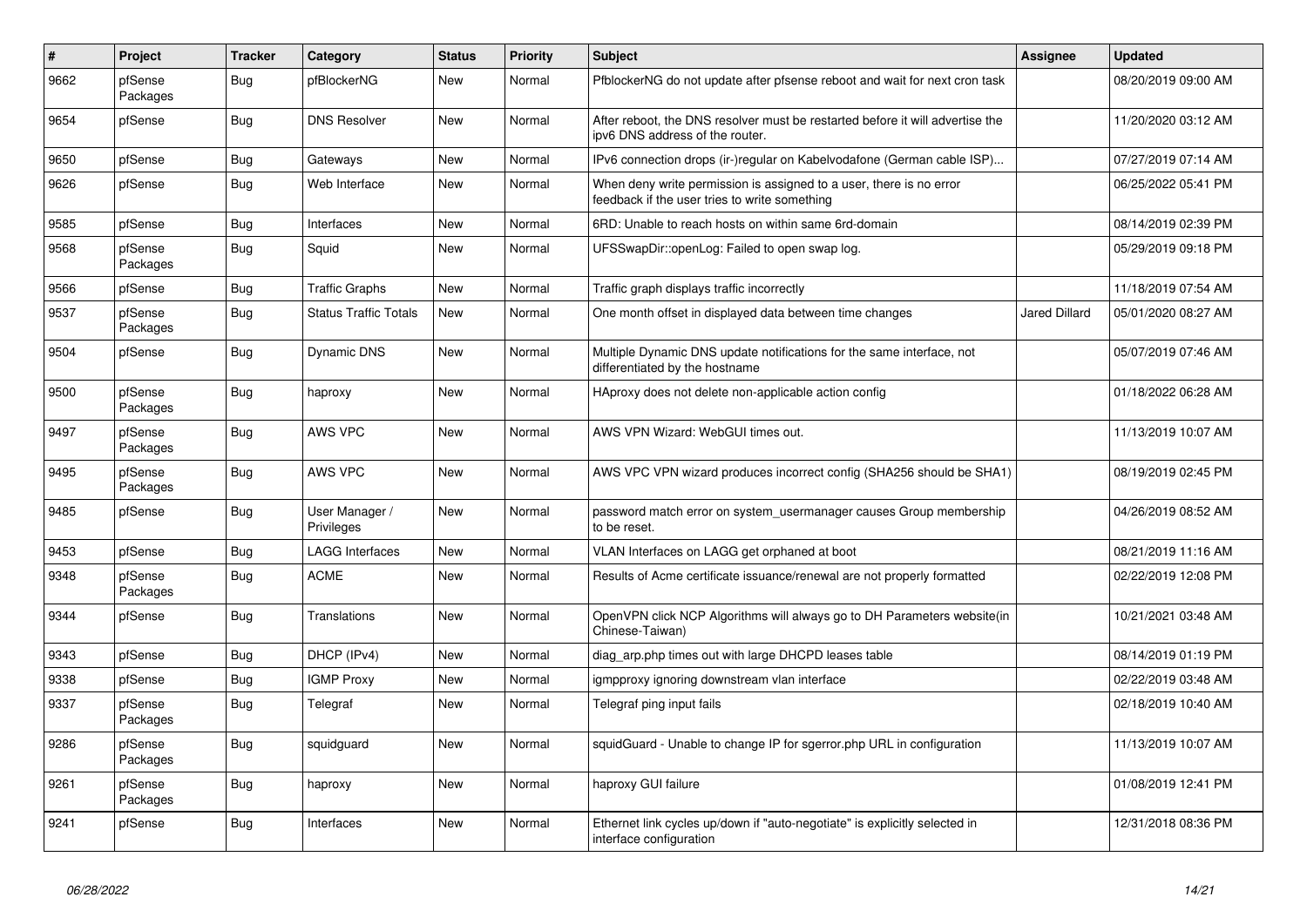| #    | Project             | <b>Tracker</b> | Category                            | <b>Status</b> | <b>Priority</b> | Subject                                                                                                                                 | Assignee            | <b>Updated</b>      |
|------|---------------------|----------------|-------------------------------------|---------------|-----------------|-----------------------------------------------------------------------------------------------------------------------------------------|---------------------|---------------------|
| 9229 | pfSense<br>Packages | Bug            | Tinc                                | New           | Normal          | Tinc package: no way of specifying multiple critical configuration parameters<br>from web interface                                     |                     | 08/13/2019 09:25 AM |
| 9192 | pfSense             | Bug            | PPP Interfaces                      | New           | Normal          | PPPoE daemon selects wrong interface                                                                                                    |                     | 08/20/2019 10:05 AM |
| 9179 | pfSense             | <b>Bug</b>     | <b>NAT Reflection</b>               | New           | Normal          | NAT reflection fix implemented for #8604 is causing WebUI and XMLRPC to<br>fail on slave                                                |                     | 03/27/2020 08:01 PM |
| 9167 | pfSense             | <b>Bug</b>     | Rules / NAT                         | New           | Normal          | Some Important ICMPv6 Traffic Not Allowed by Default Rules                                                                              |                     | 08/14/2019 01:00 PM |
| 9143 | pfSense<br>Packages | Bug            | ntop                                | New           | Normal          | ntopng not displaying values in historical correctly                                                                                    |                     | 11/22/2018 07:24 AM |
| 9139 | pfSense<br>Packages | <b>Bug</b>     | Telegraf                            | New           | Normal          | telegraf: add ping for default gateway(s)                                                                                               |                     | 05/21/2020 04:23 PM |
| 9138 | pfSense<br>Packages | Bug            | Telegraf                            | New           | Normal          | telegraf: add section for custom config lines                                                                                           |                     | 02/18/2019 03:36 PM |
| 9101 | pfSense             | <b>Bug</b>     | <b>Traffic Graphs</b>               | New           | Normal          | Traffic Graphs/Dashboard Slows Downloads Being Performed by the Same<br>Firefox Browser                                                 |                     | 08/21/2019 09:18 AM |
| 9087 | pfSense             | Bug            | <b>Traffic Graphs</b>               | New           | Normal          | Traffic Graph Widget Legend Not Updating                                                                                                |                     | 08/14/2019 12:38 PM |
| 9079 | pfSense<br>Packages | Bug            | ntop                                | New           | Normal          | High CPU usage of ntopng even during IDLE and no network traffic                                                                        |                     | 12/16/2018 02:40 PM |
| 9037 | pfSense             | <b>Bug</b>     | <b>DNS Resolver</b>                 | New           | Normal          | Unbound not logging to syslog after reboot                                                                                              |                     | 10/12/2018 05:09 AM |
| 9035 | pfSense             | Bug            | Rules / NAT                         | New           | Normal          | Inactive Interfaces are Hidden in Firewall Rules                                                                                        |                     | 08/14/2019 12:39 PM |
| 9025 | pfSense<br>Packages | Bug            | squidguard                          | New           | Normal          | SquidGard + Target categories                                                                                                           |                     | 10/08/2018 01:00 AM |
| 8963 | pfSense             | Bug            | <b>Traffic Shaper</b><br>(Limiters) | New           | Normal          | 2.4.4 Limiters don't work after CARP fail-over                                                                                          |                     | 12/10/2018 06:40 AM |
| 8909 | pfSense<br>Packages | Bug            | Tinc                                | New           | Normal          | tinc package makes /rc.newwanip looping forever                                                                                         |                     | 08/13/2019 09:25 AM |
| 8902 | pfSense<br>Packages | <b>Bug</b>     | haproxy                             | New           | Normal          | HAproxy package not use custom DNS for lookup on apply new config                                                                       |                     | 09/16/2018 08:16 AM |
| 8827 | pfSense<br>Packages | <b>Bug</b>     | squidguard                          | New           | Normal          | Squidguard: ACL redirect modes 'redirect' and 'err page' send unresolvable<br>URLs to the client.                                       | <b>Viktor Gurov</b> | 12/21/2021 05:49 AM |
| 8815 | pfSense             | Bug            | Interfaces                          | New           | Normal          | IP addresses are removed from interfaces when link is lost and either IPv4<br>or IPv6 is dynamic                                        | Luiz Souza          | 07/21/2021 07:49 AM |
| 8804 | pfSense             | <b>Bug</b>     | PPP Interfaces                      | New           | Normal          | Netgate SG-1000 PPPoE Keepalives not prioritized, internet drops                                                                        |                     | 08/20/2019 10:06 AM |
| 8770 | pfSense             | Bug            | Interfaces                          | New           | Normal          | QinQ interfaces always show as active                                                                                                   |                     | 02/01/2020 09:47 AM |
| 8752 | pfSense<br>Packages | <b>Bug</b>     | squidguard                          | New           | Normal          | For SquidGuard in "Common ACL" menu "Target Rules List" "access"<br>option always stays with default value '---' for my Target category |                     | 08/06/2018 05:53 AM |
| 8711 | pfSense             | Bug            | <b>IGMP Proxy</b>                   | New           | Normal          | igmpproxy with PPPoE Interfaces                                                                                                         |                     | 07/28/2018 09:21 AM |
| 8705 | pfSense<br>Packages | <b>Bug</b>     | syslog-ng                           | New           | Normal          | Syslog-NG error in latest snapshot                                                                                                      |                     | 07/27/2018 10:17 AM |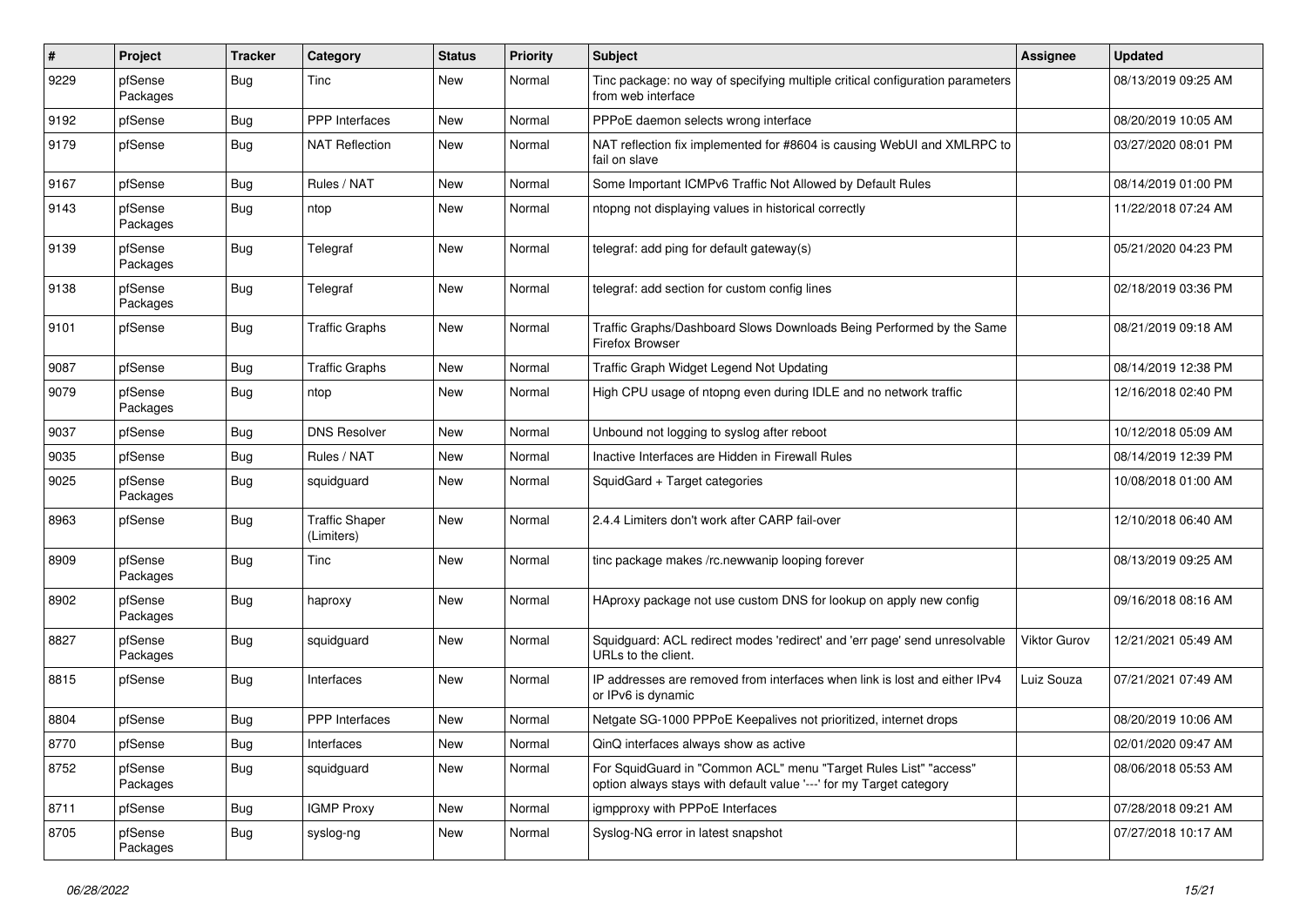| #    | Project             | <b>Tracker</b> | Category                        | <b>Status</b> | <b>Priority</b> | <b>Subject</b>                                                                                                          | <b>Assignee</b> | <b>Updated</b>      |
|------|---------------------|----------------|---------------------------------|---------------|-----------------|-------------------------------------------------------------------------------------------------------------------------|-----------------|---------------------|
| 8686 | pfSense             | Bug            | IPsec                           | New           | Normal          | IPsec VTI: Assigned interface firewall rules are never parsed                                                           |                 | 02/10/2021 12:15 PM |
| 8614 | pfSense             | Bug            | DHCP (IPv4)                     | New           | Normal          | Cannot remove Additional BOOTP/DHCP Options                                                                             |                 | 08/21/2019 09:15 AM |
| 8589 | pfSense<br>Packages | Bug            | FreeRADIUS                      | New           | Normal          | FreeRadius 0.15.5_2 ignoring tunnelled-reply=no                                                                         |                 | 02/18/2019 03:40 PM |
| 8570 | pfSense             | <b>Bug</b>     | <b>XML Parser</b>               | New           | Normal          | Empty (dn)shaper config gets populated with newline                                                                     |                 | 08/20/2019 02:45 PM |
| 8567 | pfSense             | Bug            | CARP                            | New           | Normal          | Using IPv6 VIP alias for services may affect CARP IPv6 VIP work                                                         |                 | 06/12/2018 01:26 PM |
| 8566 | pfSense             | Bug            | CARP                            | New           | Normal          | Wrong IPv6 source in NS request in case using of IPv6 alias                                                             |                 | 06/12/2018 01:26 PM |
| 8560 | pfSense<br>Packages | Bug            | <b>ACME</b>                     | <b>New</b>    | Normal          | ACME: can't update DNS records in DNSMadeEasy registar for several<br>domains with different API keys/ids               |                 | 06/08/2018 01:28 PM |
| 8526 | pfSense             | Bug            | Interfaces                      | New           | Normal          | DHCP client ignores server replies when 802.1q tagging is used                                                          |                 | 08/14/2019 10:52 AM |
| 8516 | pfSense<br>Packages | Bug            | FreeRADIUS                      | New           | Normal          | FreeRADIUS requires settings re-saved after pfSense upgrade                                                             | Jim Pingle      | 12/31/2021 05:58 PM |
| 8512 | pfSense             | Bug            | PPP Interfaces                  | New           | Normal          | PPPoE reconnect fails after interface flap                                                                              |                 | 08/20/2019 10:06 AM |
| 8435 | pfSense             | Bug            | Interfaces                      | New           | Normal          | DHCPv6 unusable in certain circumstances (US AT&T Fiber, etc.)                                                          |                 | 08/14/2019 10:52 AM |
| 8432 | pfSense             | Bug            | Dynamic DNS                     | New           | Normal          | Dynamic DNS Client gives an error that it can't find IPv6 address when<br>WAN interface is a LAGG                       |                 | 09/17/2020 05:23 AM |
| 8419 | pfSense             | Bug            | Web Interface                   | New           | Normal          | webgui, when menubar is fixed to the top of the screen, the last items of<br>long menus cannot be seen/used.            |                 | 07/19/2018 03:10 PM |
| 8406 | pfSense             | Bug            | Dynamic DNS                     | <b>New</b>    | Normal          | DDNS IPV6 Cloudflare Client does not detect PPOE address                                                                |                 | 03/31/2018 11:56 AM |
| 8401 | pfSense             | Bug            | Installer                       | New           | Normal          | Issues related to keys representing alphabetic characters specific to<br>Scandinavian languages and to some other keys. |                 | 03/30/2018 11:06 AM |
| 8380 | pfSense             | Bug            | OpenVPN                         | New           | Normal          | OpenVPN RADIUS password length is not constant                                                                          | Jim Pingle      | 07/17/2020 11:46 AM |
| 8343 | pfSense             | Bug            | Gateways                        | New           | Normal          | Gateway Routes (Default Routes) not removed in Kernel when removed<br>from GUI                                          |                 | 05/14/2020 01:22 AM |
| 8335 | pfSense             | Bug            | <b>LAGG Interfaces</b>          | New           | Normal          | System hang with LACP downlink to UniFi switch                                                                          |                 | 08/21/2019 11:18 AM |
| 8325 | pfSense             | Bug            | UPnP/NAT-PMP                    | New           | Normal          | UPnP not available for pppoe-Clients                                                                                    |                 | 11/15/2020 10:33 AM |
| 8324 | pfSense             | Bug            | Hardware / Drivers              | <b>New</b>    | Normal          | bxe cards require promisc for OSPF                                                                                      | Luiz Souza      | 05/25/2020 03:19 PM |
| 8313 | pfSense             | Bug            | Notifications                   | New           | Normal          | STARTTLS auto detection not working                                                                                     |                 | 04/21/2022 12:39 PM |
| 8295 | pfSense<br>Packages | <b>Bug</b>     | syslog-ng                       | New           | Normal          | syslog-ng logrotates tls files                                                                                          |                 | 02/14/2018 06:12 AM |
| 8285 | pfSense             | <b>Bug</b>     | Web Interface                   | New           | Normal          | Actions on stale data may result in catastrophic results                                                                |                 | 01/16/2018 08:08 PM |
| 8264 | pfSense<br>Packages | <b>Bug</b>     | FreeRADIUS                      | New           | Normal          | Radiusd restart on WAN change results in freeradius not running (and<br>possible solution)                              |                 | 04/21/2022 12:39 PM |
| 8263 | pfSense             | Bug            | <b>Traffic Shaper</b><br>(ALTQ) | New           | Normal          | Cannot create a nonlinear `Link Share` service curve because of: "the sum<br>of the child bandwidth higher than parent" |                 | 11/05/2020 07:31 AM |
| 8229 | pfSense<br>Packages | <b>Bug</b>     | syslog-ng                       | New           | Normal          | syslog-ng stops parsing logs after logrotate run                                                                        |                 | 01/26/2018 12:00 PM |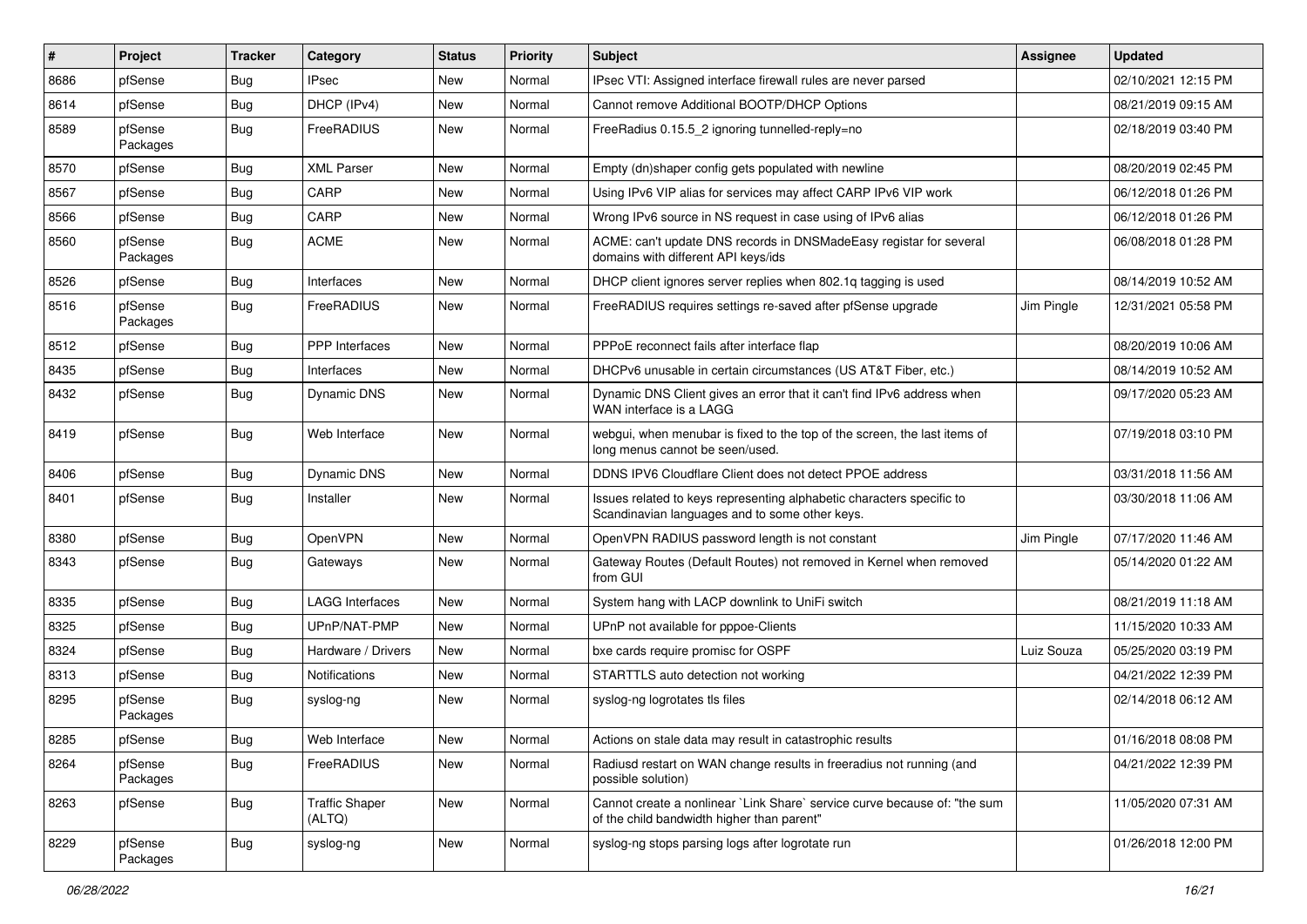| $\vert$ # | <b>Project</b>      | <b>Tracker</b> | Category                            | <b>Status</b> | <b>Priority</b> | <b>Subject</b>                                                                                                                    | Assignee   | <b>Updated</b>      |
|-----------|---------------------|----------------|-------------------------------------|---------------|-----------------|-----------------------------------------------------------------------------------------------------------------------------------|------------|---------------------|
| 8213      | pfSense<br>Packages | Bug            | haproxy                             | New           | Normal          | acl src file not populated from alias                                                                                             |            | 12/21/2017 02:02 PM |
| 8207      | pfSense             | Bug            | <b>Operating System</b>             | New           | Normal          | 2.4 cannot boot as a Xen VM with more than 7 NICs                                                                                 |            | 06/25/2022 05:42 PM |
| 8197      | pfSense<br>Packages | <b>Bug</b>     | <b>BIND</b>                         | New           | Normal          | BIND UI fails to properly update zone with inline DNSSEC signing enabled                                                          |            | 02/18/2019 05:23 PM |
| 8180      | pfSense<br>Packages | <b>Bug</b>     | syslog-ng                           | New           | Normal          | syslog-ng default log file                                                                                                        |            | 01/16/2018 12:53 PM |
| 8177      | pfSense             | Bug            | Package System                      | New           | Normal          | "/xsl/package.xsl" is referenced in package XML files but not on the firewall                                                     |            | 08/14/2019 09:56 AM |
| 8176      | pfSense             | Bug            | Package System                      | New           | Normal          | ./schema/packages.dtd -- referenced in *xml, but missing?                                                                         |            | 12/09/2017 06:52 PM |
| 8130      | pfSense             | Bug            | <b>Traffic Graphs</b>               | New           | Normal          | Status - Monitoring - Area chart displays traffic data differently than Line or<br>Bar charts                                     |            | 11/26/2017 01:40 PM |
| 8122      | pfSense             | Bug            | OpenVPN                             | <b>New</b>    | Normal          | openvpn client is unable to use OTP (temporary) passwords                                                                         |            | 04/16/2018 09:28 AM |
| 8113      | pfSense             | Bug            | Interfaces                          | New           | Normal          | MTU setting on bridge, openvpn clients ignored                                                                                    |            | 12/31/2021 05:55 PM |
| 8100      | pfSense             | <b>Bug</b>     | CARP                                | New           | Normal          | pfsync Initially Deletes States on Primary for Connections Established<br>through Secondary                                       | Luiz Souza | 02/08/2022 12:59 PM |
| 8095      | pfSense             | Bug            | Translations                        | <b>New</b>    | Normal          | Unescaped simple quotes break JavaScript features when the French<br>translation is enabled                                       |            | 08/21/2019 09:06 AM |
| 8087      | pfSense             | Bug            | Authentication                      | New           | Normal          | Provide Calling-Station-ID to RADIUS backed VPN connections                                                                       |            | 06/06/2020 05:36 AM |
| 8076      | pfSense             | Bug            | Backup / Restore                    | New           | Normal          | User can easily apply an unusable interface configuration after restore                                                           |            | 08/14/2019 10:52 AM |
| 8073      | pfSense             | <b>Bug</b>     | IPsec                               | New           | Normal          | Traffic inexplicably not going through IPSEC despite (in theory) matching<br><b>SPs</b>                                           |            | 11/09/2017 02:51 AM |
| 8072      | pfSense             | Bug            | <b>Traffic Shaper</b><br>(Limiters) | New           | Normal          | Limiter / Queue mask issues?                                                                                                      | Ivor Kreso | 11/08/2017 07:56 PM |
| 8066      | pfSense             | Bug            | Routing                             | New           | Normal          | Static routes not applied when they go out a interface using carp                                                                 |            | 11/08/2017 02:04 AM |
| 8013      | pfSense             | <b>Bug</b>     | IPsec                               | New           | Normal          | IPsec MSS clamping value shared for IPv4 and IPv6                                                                                 | Luiz Souza | 10/28/2021 01:37 PM |
| 8004      | pfSense             | Bug            | <b>NAT Reflection</b>               | New           | Normal          | Error notice for a deleted NAT that had a RULE or an existing NAT which is<br>claimed to have no NAT port                         |            | 10/24/2017 06:39 PM |
| 7986      | pfSense             | Bug            | Wireless                            | New           | Normal          | WLAN card no longer properly initialized under 2.4.0                                                                              |            | 06/19/2020 08:08 AM |
| 7977      | pfSense             | Bug            | Translations                        | New           | Normal          | English text shown in stead of translated text (Routing - Gateway groups -<br>edit)                                               |            | 08/21/2019 11:28 AM |
| 7964      | pfSense             | Bug            | Multi-WAN                           | New           | Normal          | Restart openvpn on gateway switching                                                                                              |            | 08/19/2019 12:35 PM |
| 7943      | pfSense             | Bug            | Web Interface                       | New           | Normal          | CSS Overflow Fix for Drop Down Menus in webConfigurator                                                                           |            | 11/21/2020 02:54 PM |
| 7899      | pfSense             | <b>Bug</b>     | <b>Traffic Shaper</b><br>(ALTQ)     | New           | Normal          | a floating 'match' rule on LAN does not put traffic from a broswer on a<br>clientpc into a shaper queue                           |            | 09/28/2017 09:16 AM |
| 7863      | pfSense             | <b>Bug</b>     | User Manager /<br>Privileges        | New           | Normal          | The "WebCfg - All pages" permission inclueds the "User - System: Shell<br>account access" even though that is not a WebCofg page. |            | 09/16/2017 05:13 AM |
| 7821      | pfSense             | <b>Bug</b>     | DHCP (IPv6)                         | New           | Normal          | GIF does not support broadcast                                                                                                    |            | 08/29/2017 10:50 AM |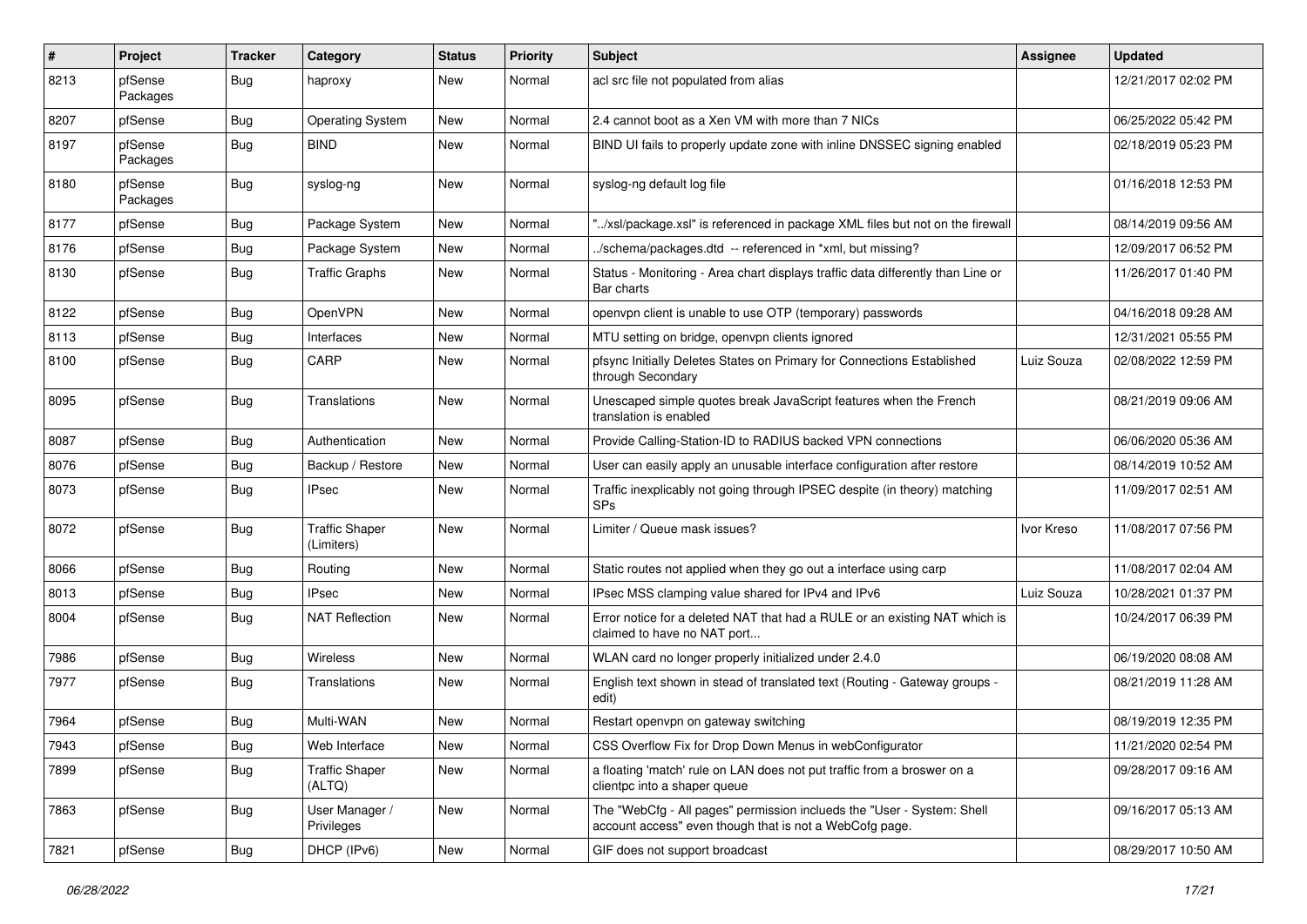| $\pmb{\#}$ | Project             | <b>Tracker</b> | Category                                        | <b>Status</b> | <b>Priority</b> | <b>Subject</b>                                                                                                                | Assignee      | <b>Updated</b>      |
|------------|---------------------|----------------|-------------------------------------------------|---------------|-----------------|-------------------------------------------------------------------------------------------------------------------------------|---------------|---------------------|
| 7779       | pfSense             | <b>Bug</b>     | OpenVPN                                         | New           | Normal          | Traffic crossing a site-to-site OpenVPN tunnel fails to fragment.                                                             |               | 06/02/2021 08:26 AM |
| 7757       | pfSense             | Bug            | Backup / Restore                                | New           | Normal          | Auto Config Backup fails to upload unless Default Gateway is up                                                               |               | 08/16/2019 12:47 PM |
| 7737       | pfSense             | Bug            | <b>IPv6 Router</b><br>Advertisements<br>(RADVD) | New           | Normal          | radvd error message                                                                                                           |               | 08/13/2019 09:41 AM |
| 7734       | pfSense             | Bug            | DHCP (IPv6)                                     | New           | Normal          | Using opton ia pd0 does not renew prefix and prefix get dropped                                                               |               | 07/31/2017 03:46 AM |
| 7665       | pfSense             | Bug            | Aliases / Tables                                | New           | Normal          | Host range validation for Aliases is not strict enough                                                                        |               | 08/21/2019 11:01 AM |
| 7590       | pfSense             | Bug            | Diagnostics                                     | New           | Normal          | diag_edit do not save when nothing to sae (in directory browse view)                                                          |               | 05/20/2017 05:04 PM |
| 7589       | pfSense             | <b>Bug</b>     | Diagnostics                                     | New           | Normal          | diag edit.php old print info box                                                                                              |               | 05/20/2017 05:02 PM |
| 7551       | pfSense             | Bug            | Rules / NAT                                     | New           | Normal          | Dynamic IPsec endpoints not added to rule set after WAN down/up                                                               |               | 05/16/2017 02:26 PM |
| 7476       | pfSense             | Bug            | Logging                                         | New           | Normal          | Dirty buffer used to build log messages?                                                                                      |               | 04/17/2017 09:51 PM |
| 7462       | pfSense<br>Packages | Bug            | haproxy                                         | New           | Normal          | HAproxy not rebinding properly after WAN DHCP IP change                                                                       |               | 01/11/2018 09:15 AM |
| 7453       | pfSense<br>Packages | Bug            | <b>ACME</b>                                     | New           | Normal          | DNS-ovh need to save or display consumer key                                                                                  |               | 04/06/2017 10:54 AM |
| 7430       | pfSense             | Bug            | Interfaces                                      | New           | Normal          | pfsense-utils.inc - where_is_ipaddr_configured() should account for<br>loopback interface                                     |               | 08/13/2019 03:48 PM |
| 7420       | pfSense             | <b>Bug</b>     | <b>IPsec</b>                                    | New           | Normal          | ipsec status freezing                                                                                                         |               | 02/13/2020 09:09 AM |
| 7403       | pfSense<br>Packages | Bug            | FreeRADIUS                                      | New           | Normal          | Captive Portal + freeradius2 + MySQL problems with German Umlaut                                                              |               | 03/17/2017 09:12 AM |
| 7402       | pfSense             | <b>Bug</b>     | Web Interface                                   | <b>New</b>    | Normal          | Inconsistent use of htmlentities validation checks                                                                            |               | 03/21/2017 08:58 AM |
| 7373       | pfSense             | Bug            | Rules / NAT                                     | New           | Normal          | Firewall schedules GUI needs to be redone from scratch                                                                        |               | 08/21/2019 08:56 AM |
| 7352       | pfSense             | <b>Bug</b>     | Routing                                         | New           | Normal          | pfSense IPv6 static route is dumped after a WAN flap                                                                          |               | 01/20/2022 09:35 AM |
| 7303       | pfSense             | Bug            | <b>IPv6 Router</b><br>Advertisements<br>(RADVD) | New           | Normal          | ipv6 connectivity lost on pfSense reboot                                                                                      |               | 08/20/2019 12:23 PM |
| 7267       | pfSense<br>Packages | Bug            | <b>Status Traffic Totals</b>                    | New           | Normal          | Status Traffic Totals - Stacked Bar - Scale not high enough                                                                   | Jared Dillard | 11/18/2020 07:38 AM |
| 7238       | pfSense             | Bug            | Web Interface                                   | New           | Normal          | Menu layout broken when using "Hostname in Menu" with long hostnames                                                          |               | 02/21/2017 07:01 AM |
| 7235       | pfSense             | Bug            | <b>IPsec</b>                                    | New           | Normal          | 4860 has not got significant IPsec performance rising with enabled HW<br>acceleration                                         | Luiz Souza    | 12/18/2021 04:32 PM |
| 7195       | pfSense             | <b>Bug</b>     | Package System                                  | New           | Normal          | pkg edit.php - <checkenable fields=""> tag has no effect on fields other than<br/>checkbox/input</checkenable>                |               | 08/21/2019 09:15 AM |
| 7172       | pfSense             | <b>Bug</b>     | DHCP (IPv4)                                     | New           | Normal          | Sorting by hostname in Services > DHCP Server > LAN should be "natural"<br>(alphanumeric friendly)                            |               | 08/20/2019 03:47 PM |
| 7152       | pfSense             | Bug            | <b>DNS Resolver</b>                             | New           | Normal          | Unbound / DNS Resolver issue if "Register DHCP static mappings in the<br>DNS Resolver" set before wildcard DNS custom options |               | 12/18/2021 04:59 PM |
| 7113       | pfSense             | Bug            | Dashboard                                       | New           | Normal          | Interface name in Traffic Graphs                                                                                              |               | 12/31/2021 05:40 PM |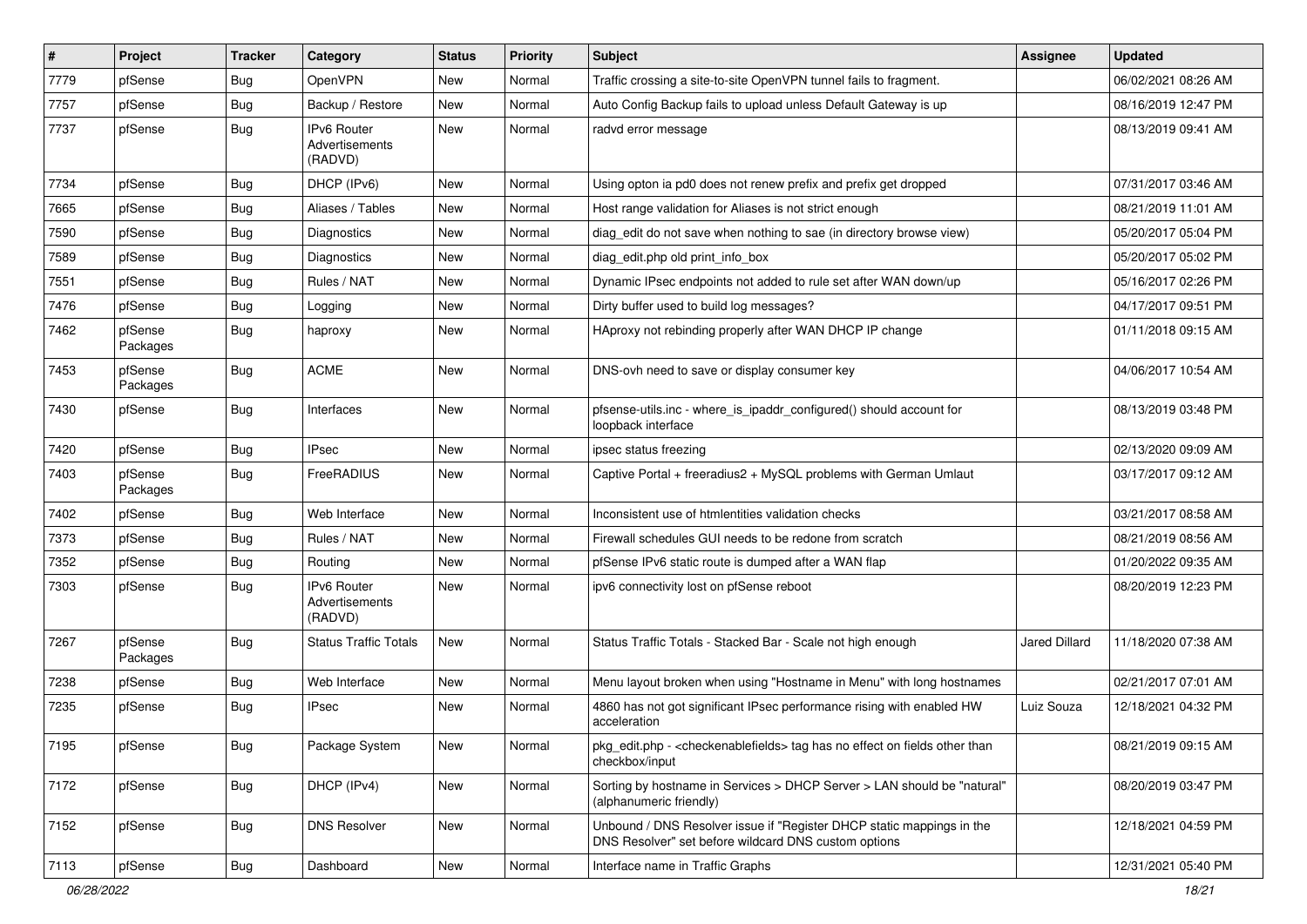| $\vert$ # | Project             | <b>Tracker</b> | Category                                        | <b>Status</b> | <b>Priority</b> | <b>Subject</b>                                                                                                                                      | <b>Assignee</b> | <b>Updated</b>      |
|-----------|---------------------|----------------|-------------------------------------------------|---------------|-----------------|-----------------------------------------------------------------------------------------------------------------------------------------------------|-----------------|---------------------|
| 7082      | pfSense             | Bug            | Package System                                  | New           | Normal          | pkg edit.php - impossible to use default value with rowhelperfield                                                                                  |                 | 08/21/2019 09:15 AM |
| 7040      | pfSense             | Bug            | Interfaces                                      | New           | Normal          | Issue when disabling an interface                                                                                                                   |                 | 12/26/2016 02:56 AM |
| 6993      | pfSense             | Bug            | OpenVPN                                         | New           | Normal          | OpenVPN status error during CARP state transition                                                                                                   | James Webb      | 12/31/2021 05:44 PM |
| 6977      | pfSense             | <b>Bug</b>     | Interfaces                                      | New           | Normal          | VLAN traffic is erroneously counted as underlying iface (untagged) traffic                                                                          |                 | 08/13/2019 02:56 PM |
| 6926      | pfSense             | Bug            | UPnP/NAT-PMP                                    | New           | Normal          | Miniupnp advertising expired IPv6 address                                                                                                           |                 | 01/15/2022 08:29 PM |
| 6861      | pfSense<br>Packages | Bug            | haproxy                                         | New           | Normal          | Ha-Proxy duplicated backend used in place of original backend                                                                                       |                 | 02/18/2019 05:30 PM |
| 6823      | pfSense             | Bug            | Interfaces                                      | New           | Normal          | No connectivity after changing link state to UP                                                                                                     |                 | 04/21/2022 12:39 PM |
| 6803      | pfSense             | Bug            | Web Interface                                   | New           | Normal          | CSRF timeout occurs when it (probably) shouldn't                                                                                                    |                 | 11/03/2016 09:43 PM |
| 6799      | pfSense             | <b>Bug</b>     | Rules / NAT                                     | New           | Normal          | Using NOT (!) with interface subnet macros results unexpected traffic<br>passing when multiple subnets are included in the macro (i.e. VIP subnets) |                 | 02/07/2022 02:18 PM |
| 6784      | pfSense<br>Packages | Bug            | haproxy                                         | <b>New</b>    | Normal          | HAProxy version .48 will not use URL Table Alias for front end listener                                                                             |                 | 02/18/2019 05:32 PM |
| 6691      | pfSense             | Bug            | DHCP (IPv6)                                     | New           | Normal          | dhcp6c quits after only two tries if no response was received                                                                                       |                 | 12/07/2020 04:25 PM |
| 6627      | pfSense             | <b>Bug</b>     | Rules / NAT                                     | New           | Normal          | floating tab match rules ignore quick action so should be removed                                                                                   |                 | 07/18/2016 02:15 PM |
| 6541      | pfSense             | Bug            | <b>IPv6 Router</b><br>Advertisements<br>(RADVD) | New           | Normal          | IPv6 RAs always include on-link prefix; clients may not use DHCPv6<br>managed addresses                                                             |                 | 08/13/2019 03:23 PM |
| 6521      | pfSense<br>Packages | Bug            | squidguard                                      | New           | Normal          | pfsense 2.3.1 squidguard -> Groups ACL -> Target Rules List missing                                                                                 |                 | 06/25/2016 10:49 PM |
| 6481      | pfSense             | <b>Bug</b>     | <b>IPsec</b>                                    | <b>New</b>    | Normal          | loading EAP_RADIUS method failed                                                                                                                    |                 | 03/24/2020 04:25 PM |
| 6471      | pfSense<br>Packages | Bug            | squidguard                                      | New           | Normal          | pfsense 2.3.1 squidguard -> common ACL -> Target Rules List missing                                                                                 |                 | 06/08/2016 06:22 PM |
| 6398      | pfSense             | <b>Bug</b>     | Configuration<br>Backend                        | New           | Normal          | If config cannot be loaded due to corruption or bug, it isn't handled<br>gracefully (just stops)                                                    |                 | 08/13/2019 01:23 PM |
| 6321      | pfSense             | <b>Bug</b>     | L <sub>2</sub> TP                               | New           | Normal          | Problem with connecting I2tp over ipsec from android and windows                                                                                    |                 | 11/13/2020 11:01 AM |
| 6295      | pfSense             | <b>Bug</b>     | <b>Traffic Shaper</b><br>(Limiters)             | New           | Normal          | Crash upon applying CODELQ to untagged parent interface when also<br>applied to daughter VLAN                                                       | Luiz Souza      | 08/20/2019 02:44 PM |
| 6289      | pfSense             | Bug            | Interfaces                                      | <b>New</b>    | Normal          | IPv6 address not given to track6 interfaces on create                                                                                               |                 | 12/30/2021 04:17 AM |
| 6186      | pfSense             | <b>Bug</b>     | Services                                        | New           | Normal          | race conditions in service startup                                                                                                                  |                 | 04/21/2022 12:39 PM |
| 6083      | pfSense<br>Packages | <b>Bug</b>     | Squid                                           | New           | Normal          | Suqid Realtime Monitor / Squid Cache Table not diplaying correctly                                                                                  |                 | 12/06/2016 07:25 AM |
| 6051      | pfSense             | <b>Bug</b>     | DHCP (IPv6)                                     | New           | Normal          | DHCPv6 Client Failure for additional WAN Address causes<br>2-seconds-service-restart-loop                                                           |                 | 12/03/2020 01:08 AM |
| 6029      | pfSense             | Bug            | <b>XML Parser</b>                               | New           | Normal          | Unhelpful error messages in xmlparse*.inc and generally                                                                                             |                 | 08/13/2019 12:52 PM |
| 5849      | pfSense             | Bug            | CARP                                            | New           | Normal          | Routing fail on CARP IPsec                                                                                                                          |                 | 12/18/2021 04:41 PM |
| 5786      | pfSense             | Bug            | Web Interface                                   | New           | Normal          | Check WebConfigurator port for conflicts                                                                                                            |                 | 04/21/2022 12:39 PM |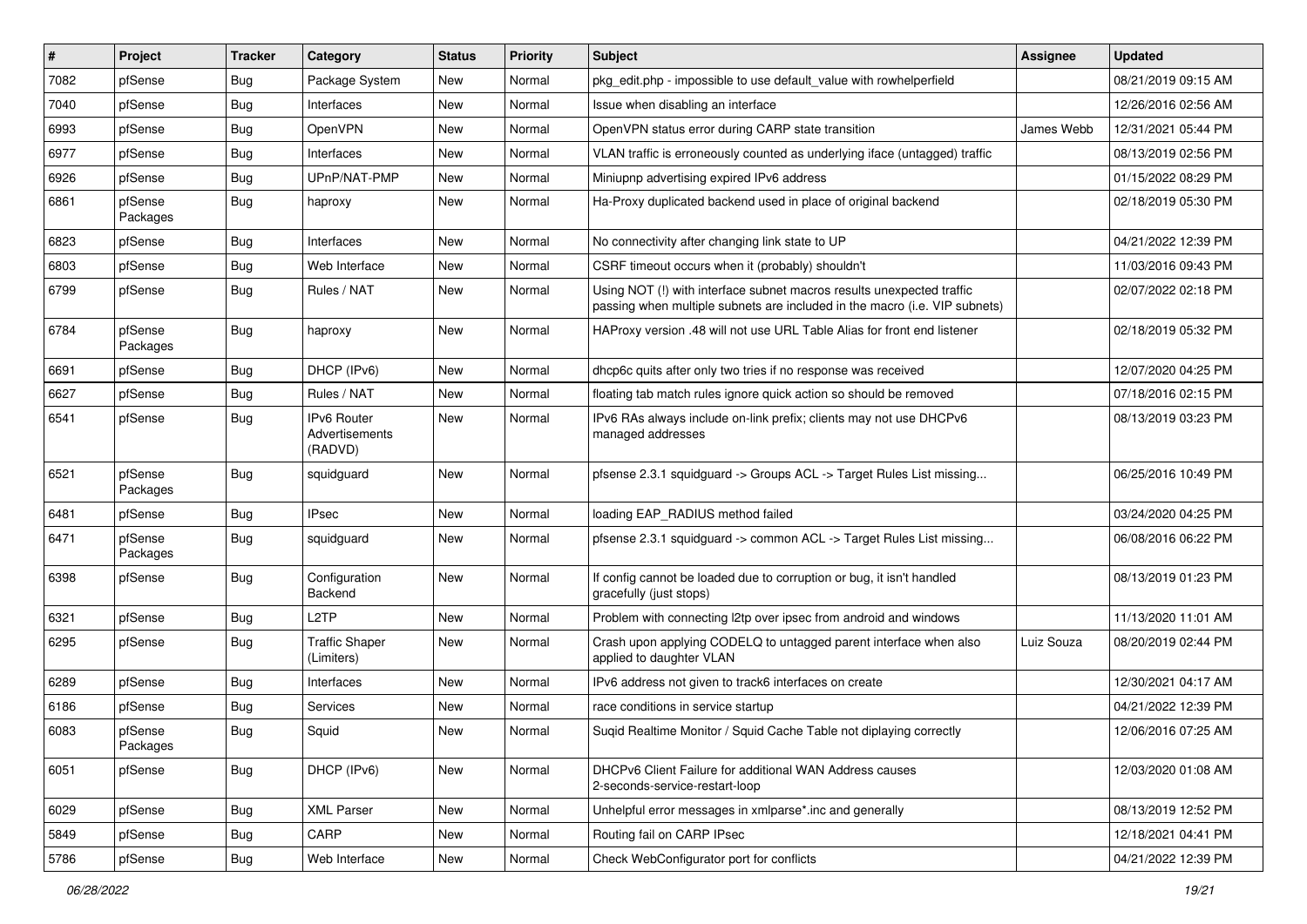| #    | Project             | <b>Tracker</b> | Category                        | <b>Status</b> | <b>Priority</b> | <b>Subject</b>                                                                                                  | Assignee             | <b>Updated</b>      |
|------|---------------------|----------------|---------------------------------|---------------|-----------------|-----------------------------------------------------------------------------------------------------------------|----------------------|---------------------|
| 5751 | pfSense<br>Packages | Bug            | squidguard                      | New           | Normal          | SquidGuard target categories not saved when long "Domain List" is<br>provided                                   |                      | 01/10/2016 08:55 AM |
| 5652 | pfSense             | Bug            | Authentication                  | New           | Normal          | Radius IETF Class Group Assignment - Incorrect Standard                                                         |                      | 08/13/2019 01:39 PM |
| 5629 | pfSense             | <b>Bug</b>     | <b>IPsec</b>                    | New           | Normal          | Allow for IPsec configuration using certs without a CA                                                          |                      | 12/31/2021 05:21 PM |
| 5367 | pfSense             | Bug            | Web Interface                   | New           | Normal          | Safari repeatedly tries to reload dashboard                                                                     | <b>Jared Dillard</b> | 08/22/2016 11:08 AM |
| 5306 | pfSense             | <b>Bug</b>     | Package System                  | New           | Normal          | textarea fields should have linebreaks sanitized automatically on save                                          |                      | 03/03/2017 04:15 AM |
| 5253 | pfSense             | Bug            | <b>PPP</b> Interfaces           | New           | Normal          | 3qstats.php 100% CPU                                                                                            |                      | 01/08/2022 05:02 PM |
| 4740 | pfSense             | <b>Bug</b>     | <b>Wireless</b>                 | New           | Normal          | Intel wireless kernel panic in infrastructure mode with WPA                                                     |                      | 11/13/2020 08:38 AM |
| 4680 | pfSense             | Bug            | <b>DHCP Relay</b>               | New           | Normal          | DHCP relay does not work with DHCP server on other end of OpenVPN<br>tunnel                                     |                      | 05/05/2015 06:55 PM |
| 4604 | pfSense             | Bug            | <b>NTPD</b>                     | New           | Normal          | NTP time server entries may or may not work, depending upon interfaces<br>selected when configuring NTP service |                      | 12/11/2021 07:59 PM |
| 4479 | pfSense             | Bug            | <b>Operating System</b>         | New           | Normal          | Firewall rules won't match GRE interface after applying IPSEC transport<br>encryption on GRE tunnel             | Luiz Souza           | 08/20/2021 08:46 AM |
| 4467 | pfSense             | Bug            | <b>Traffic Shaper</b><br>(ALTQ) | New           | Normal          | Traffic Graphs shows wrong throughput when traffic shaping enabled                                              |                      | 02/23/2015 05:31 PM |
| 3771 | pfSense             | Bug            | DHCP (IPv4)                     | New           | Normal          | Webinterface and dhcpdcrashes with 500+ static leases                                                           |                      | 08/21/2019 09:26 AM |
| 3706 | pfSense             | Bug            | User Manager /<br>Privileges    | New           | Normal          | Permission order affects default page on limited accounts, but can't reorder                                    |                      | 02/06/2016 04:10 AM |
| 3465 | pfSense             | Bug            | <b>Traffic Shaper</b><br>(ALTQ) | New           | Normal          | Editing Traffic Shaper queues causes status_queues.php error                                                    |                      | 02/19/2014 01:53 AM |
| 3404 | pfSense             | Bug            | DHCP (IPv4)                     | New           | Normal          | DHCP Server Fails to Start on Interfaces that are Slow to Come Online<br>During Boot                            |                      | 02/11/2014 05:09 PM |
| 3382 | pfSense             | Bug            | <b>IGMP Proxy</b>               | New           | Normal          | IGMPPROXY fails with more than 32 interfaces                                                                    |                      | 07/12/2016 11:01 PM |
| 3358 | pfSense             | <b>Bug</b>     | Package System                  | New           | Normal          | new version of <include file=""> is not required during reinstall all</include>                                 |                      | 12/26/2014 12:13 PM |
| 3326 | pfSense             | Bug            | PPP Interfaces                  | New           | Normal          | IPv6 only PPPoE connection                                                                                      |                      | 11/18/2013 09:37 AM |
| 3312 | pfSense             | <b>Bug</b>     | <b>IPsec</b>                    | New           | Normal          | Gateway on IPsec rules is not functional in pf                                                                  |                      | 01/28/2020 10:09 PM |
| 2367 | pfSense             | Bug            | Rules / NAT                     | New           | Normal          | display negate rules in firewall_rules.php and evaluate when added                                              |                      | 05/07/2012 06:11 PM |
| 2335 | pfSense             | Bug            | <b>Operating System</b>         | New           | Normal          | IGMPProxy and CARP Results in System Instability Upon Reboot                                                    |                      | 07/19/2014 10:25 PM |
| 2308 | pfSense             | Bug            | <b>Traffic Shaper</b><br>(ALTQ) | New           | Normal          | HFSC WebUI doesn't check for "Bandwidth" setting                                                                |                      | 12/04/2012 07:12 PM |
| 2138 | pfSense             | <b>Bug</b>     | <b>RRD Graphs</b>               | New           | Normal          | RRD Wireless graph broken in BSS mode                                                                           |                      | 02/06/2016 04:59 AM |
| 1890 | pfSense             | Bug            | Translations                    | New           | Normal          | No gettext support in console scripts                                                                           |                      | 08/13/2019 12:24 PM |
| 1849 | pfSense             | <b>Bug</b>     | <b>Traffic Shaper</b><br>(ALTQ) | New           | Normal          | Traffic shaper - By Queue view needs to show/use friendly inerface names                                        |                      | 01/10/2022 08:10 AM |
| 1819 | pfSense             | Bug            | <b>DNS Resolver</b>             | New           | Normal          | DNS Resolver Not Registering DHCP Server Specified Domain Name                                                  | Luiz Souza           | 04/28/2022 01:53 PM |